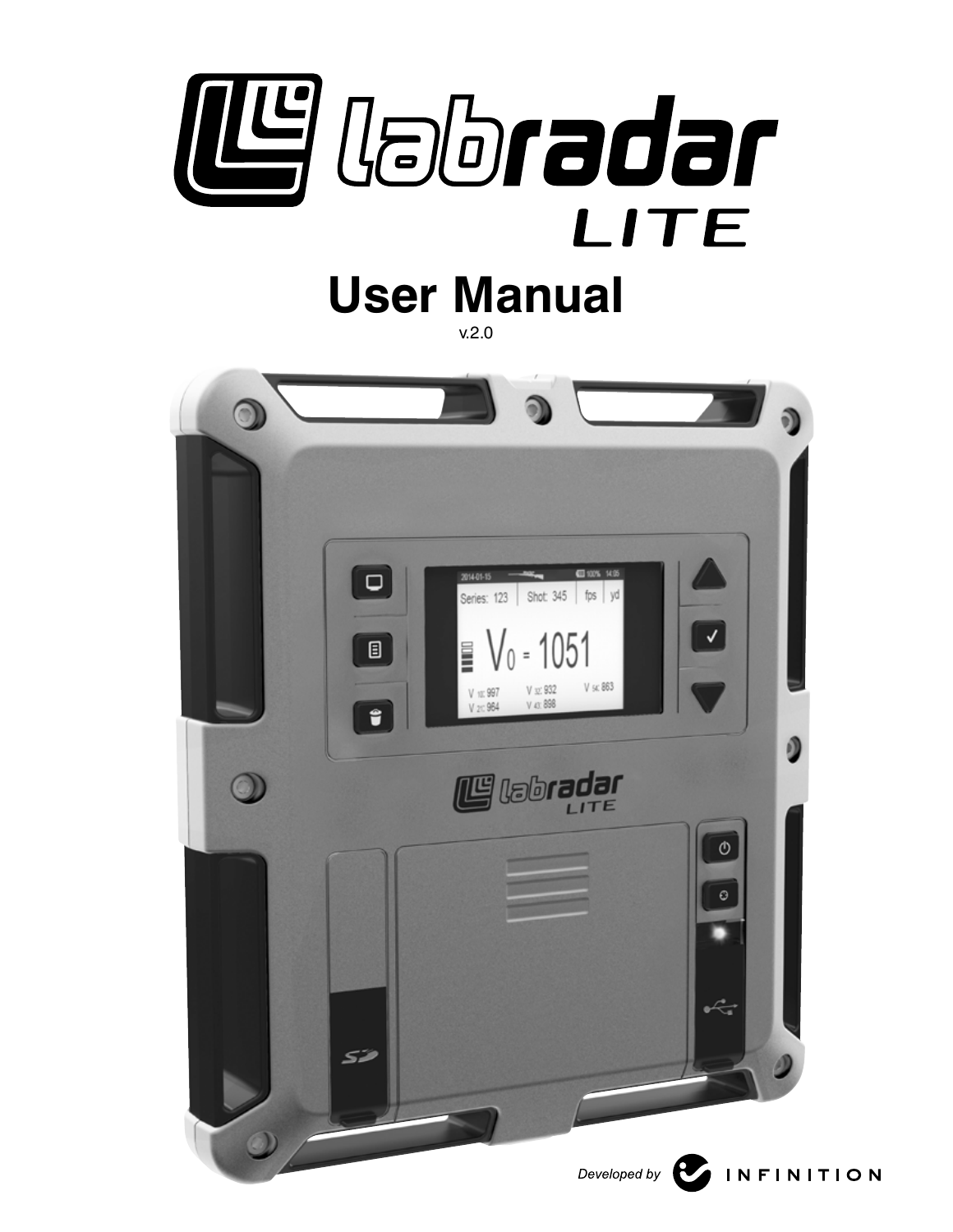For Technical assitance, please contact :

Canadian customers should return to: Infinition Inc. 2965, rue des Prairies Trois-Rivières (QC) Canada G8V 1W4 service@mylabradar.com 819-693-6787

All others should return to: Independent Solutions LLC 7507 W. 33rd North, Suite 102 Wichita, KS 67205 U.S.A. info@mylabradar.com 316-866-2525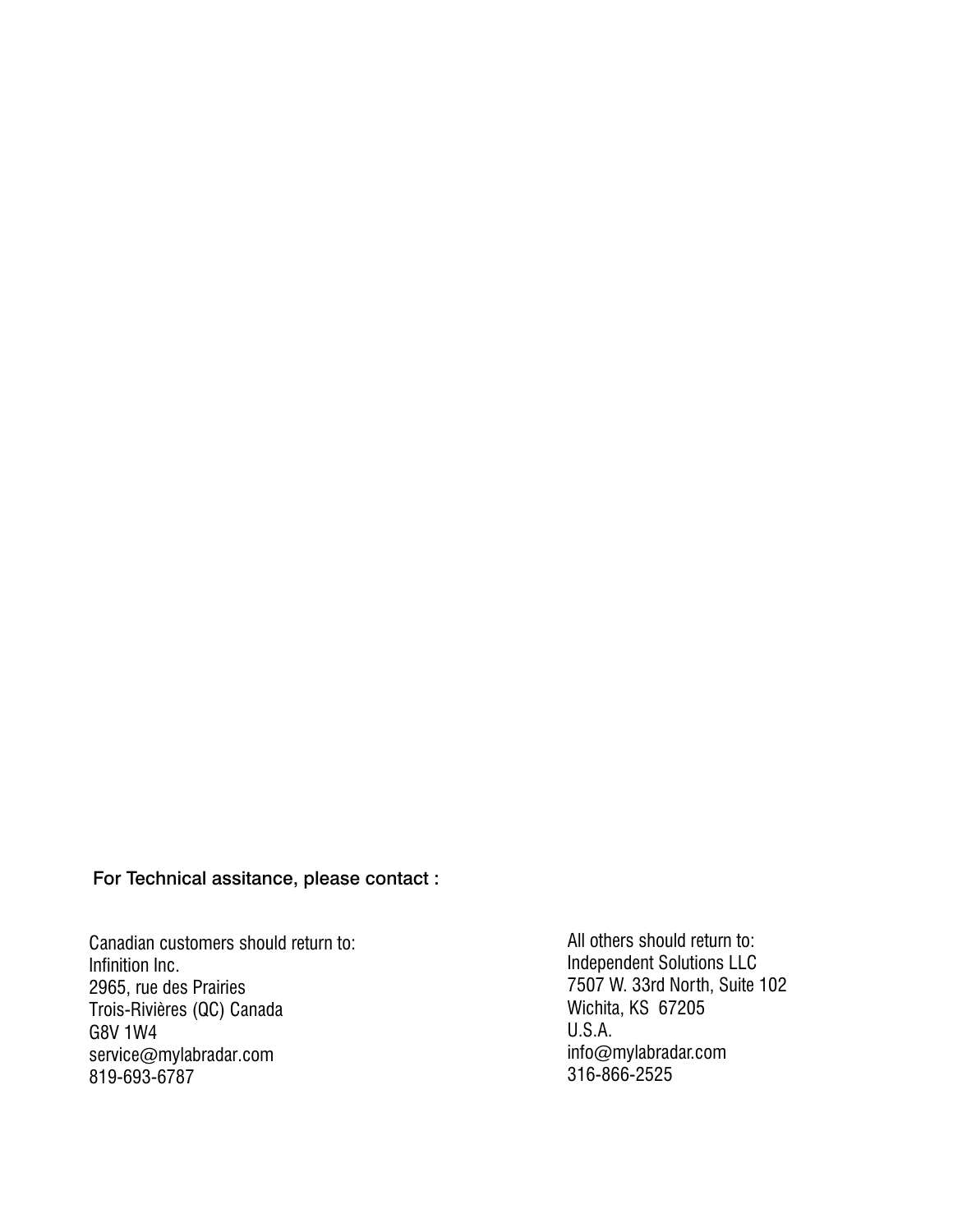

- 1. Carefully read all of the instructions provided and save them for later use. Read all warnings and instructions marked on the LabRadar.
- 2. Do not place the LabRadar on an unstable stand or surface as it may fall resulting in serious damage.
- 3. The LabRadar must be operated either by 6 AA batteries or by plugging the USB cord into an appropriate power source.
- 4. Do not allow any objects to rest on the USB cord or place the LabRadar where the USB connection will be subjected to stress.
- 5. Do NOT plug in, turn on or attempt to operate an obviously damaged unit.
- 6. No operator serviceable parts inside the LabRadar radar unit. Please refer servicing to service qualified personnel.
- 7. Remove batteries when storing the unit.
- 8. Safely dispose of exhausted batteries immediately.
- 9. Keep batteries out of reach of small children.

#### **Notes:**

This equipment has been tested and found to comply with the limits for a Class B digital device, pursuant to part 15 of the FCC Rules. These limits are designed to provide reasonable protection against harmful interference in a residential installation. This equipment generates, uses and can radiate radio frequency energy and, if not installed and used in accordance with the instructions, may cause harmful interference to radio communications. However, there is no guarantee that interference will not occur in a particular installation. If this equipment does cause harmful interference to radio or television reception, which can be determined by turning the equipment off and on, the user is encouraged to try to correct the interference by one or more of the following measures:

- • Reorient or relocate the receiving antenna.
- Increase the separation between the equipment and receiver.
- Connect the equipment into an outlet on a circuit different from that to which the receiver is connected.
- Consult the dealer or an experienced radio/TV technician for help.

This device complies with Industry Canada license-exempt RSS standard(s). Operation is subject to the following two conditions:

- 1. This device may not cause harmful interference;
- 2. This device must accept any interference received, including interference that may cause undesired operation of the device.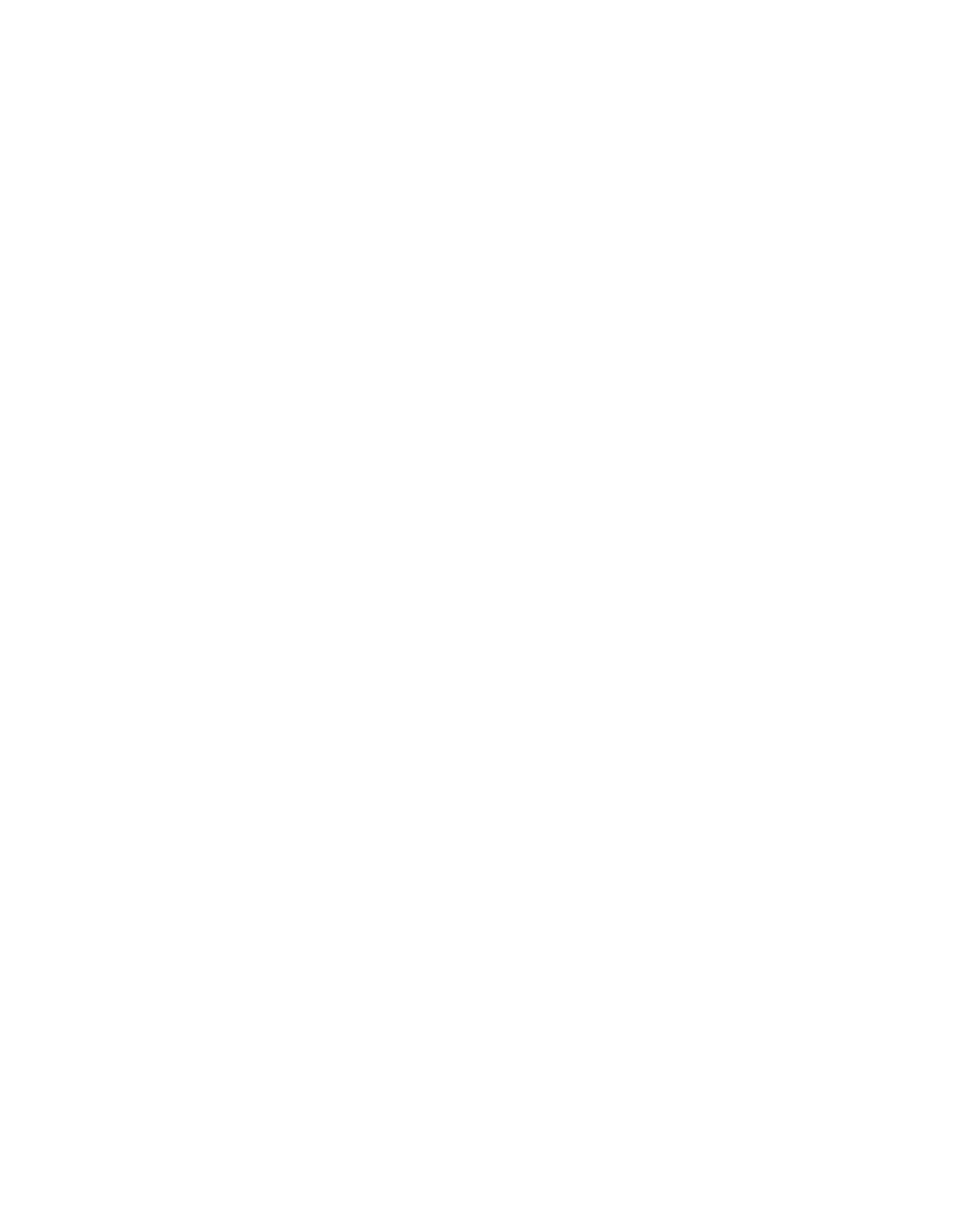# **TABLE OF CONTENT**

| 1.                                                                                                                                                                                                                 |  |  |  |
|--------------------------------------------------------------------------------------------------------------------------------------------------------------------------------------------------------------------|--|--|--|
| 2.                                                                                                                                                                                                                 |  |  |  |
| 3.                                                                                                                                                                                                                 |  |  |  |
| 4.<br>4.1<br>4.2<br>4.3<br>4.3.1<br>4.3.2<br>Armed View mode (Orange indicator) 15<br>4.3.3<br>4.3.4<br>Managing results in Review mode16<br>4.3.4.1<br>4.3.5<br>4.3.6<br>4.3.7<br>4.3.8<br>4.3.9<br>4.3.11<br>4.4 |  |  |  |
| 5.                                                                                                                                                                                                                 |  |  |  |
| 6.                                                                                                                                                                                                                 |  |  |  |
| 7.                                                                                                                                                                                                                 |  |  |  |
| 8.                                                                                                                                                                                                                 |  |  |  |
| 9.                                                                                                                                                                                                                 |  |  |  |
|                                                                                                                                                                                                                    |  |  |  |
|                                                                                                                                                                                                                    |  |  |  |
|                                                                                                                                                                                                                    |  |  |  |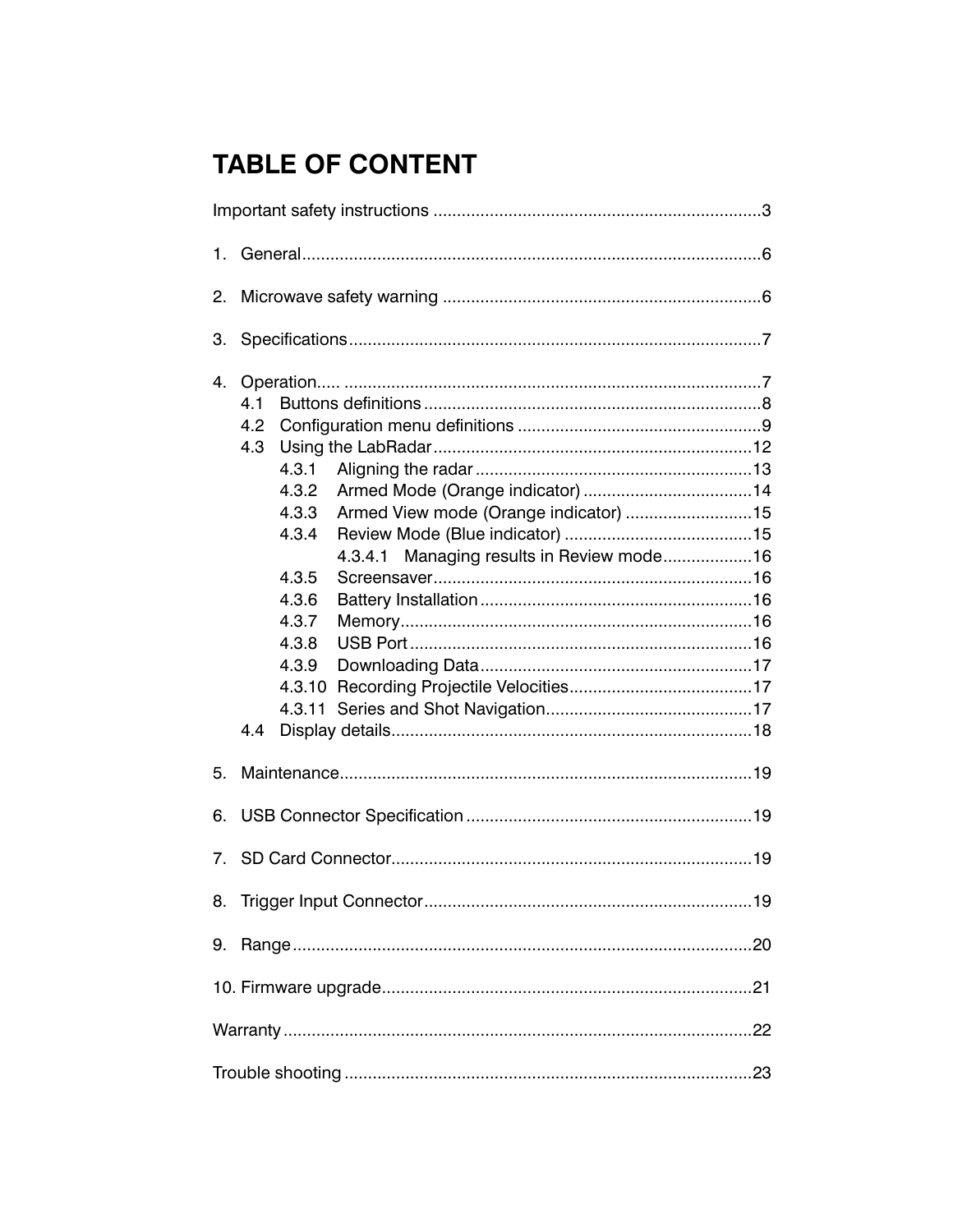# **1. GeNeraL**

LabRadar utilizes the latest technological advances in Doppler Radar to obtain the velocity of your projectile. Your unit contains a transmitter and a receiver with sophisticated software that processes the Doppler signal to immediately provide you with the velocity of your projectile. LabRadar captures the event after the sound impulse from the firearm being used. The system also contains an alternate mode (Doppler) that allows it to capture velocities of projectiles fired from other systems with a less audible response. Since radar signals travel at the speed of light LabRadar is able to accurately detect velocities at sub-sonic, trans-sonic and supersonic speeds. Unlike traditional chronographs that are highly susceptible to variances in lighting conditions, bullet glint, sub-sonic bow waves LabRadar is accurate in virtually any condition.

LabRadar is positioned besides the shooter, not downrange. The shooter aligns the radar using a built-in sighting notch with the target he intends to shoot. Ideally, LabRadar should be positioned to the side of the shooter's muzzle. You should position your firearm no greater than 18" from the side of the radar. If you are shooting a firearms that may discharge debris that could strike the radar it may be best to move the firearm slightly forward so the muzzle, cylinder gap, ejecting cases or other discharge will not damage your LabRadar. Upon firing the shot, the radar unit will begin recording and will continually track the bullet, reporting numerous velocities along its path. Based upon the large amount of data gathered from the tracked projectile the muzzle velocity will also be determined.

# **2. MIcrowave safety warNING**

Based on limits specified by the Federal Communication Commission (FCC) on Radio Frequency (RF) emissions in a general population environment, continued exposure to radiation should be avoided within 0.2 meter in front of the radar. Radiation levels outside this region fall within regulations of 1 mW/cm<sup>2</sup> and are not considered safety hazards. When setting up the antenna, special care should be taken to avoid situations where the antenna radiates towards individuals. The antenna should be positioned such that bystanders are located behind the antenna. Always turn the antenna transmitter off during periods of inactivity. Direct visual contact with the front of the Labradar when transmitting should be avoided at all times.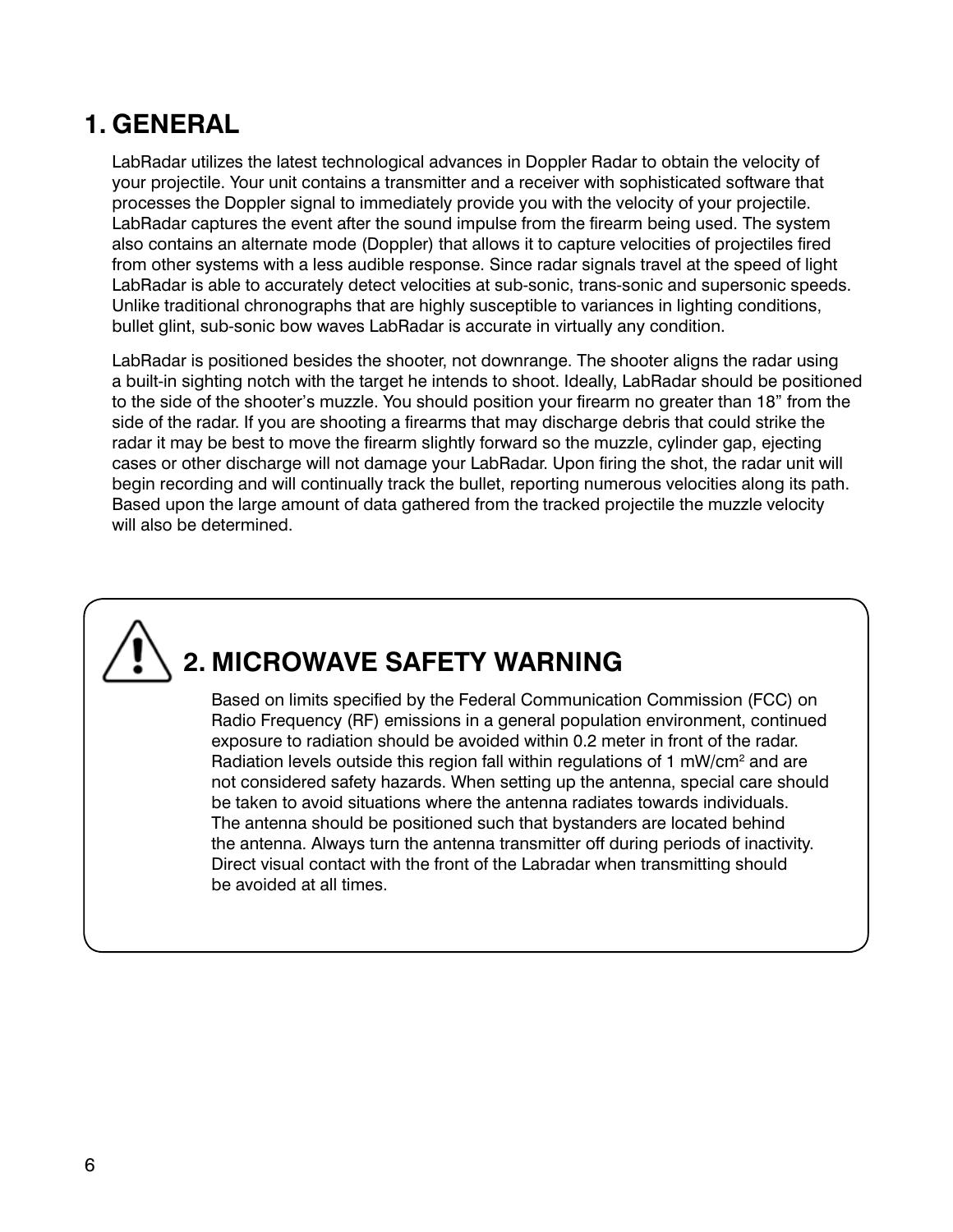# **3. specIfIcatIoNs**

| <b>Description</b>                | <b>Specification</b>                     |
|-----------------------------------|------------------------------------------|
| <b>Power Requirement</b>          | 6 AA Batteries or USB powered, 800mA     |
| Frequency range of operation      | 24.080 to 24.168 GHz 8MHz channel steps  |
| <b>Nominal Transmitting Power</b> | 4.84 dBm                                 |
| Antenna Gain                      | 22 dBi                                   |
| <b>Transmitter Stability</b>      | $\pm 2$ ppm                              |
| <b>Beamwidth</b>                  | $7.6^\circ \times 18.5^\circ$ (Transmit) |
| Dimension                         | 29cm x 26cm x 6cm (2.1 lbs)              |
| <b>Mounting Hole Thread:</b>      | 1/4x20                                   |
| Velocity Range:                   | 65 - 3900 feet per second                |
| Memory Type/Capacity:             | SD, SDHC Card 32Gb max.                  |
| Minimum Time Between Shots:       | 2 seconds                                |
| Accuracy:                         | $+/-0.1\%$ (+/-1 m/s @ 1,000 m/s)        |
| <b>Operating Temperature</b>      | -10 °C to 40 °C (14 °F to 104 °F)        |
| Environmental conditions          | Indoor / Outdoor                         |

Assembled in Canada Made in Canada

# **4. operatIoN**

A USB cord is provided for connection to a computer. The USB cord is used to power the radar and access data on the SD card.

The SD card is used to both store data from series and for firmware updates.

A LED is used to indicate the status of the radar:

| <b>LED status</b> | <b>Description</b>                                                                                                        |
|-------------------|---------------------------------------------------------------------------------------------------------------------------|
| Off               | Unit is Off.                                                                                                              |
| Blue              | Unit is powered On, not transmitting.                                                                                     |
| Orange            | Unit is powered On, transmitting (Armed).                                                                                 |
| Flashing orange   | Unit is powered On, transmitting, system will stop transmitting shortly<br>(within 10 seconds) if no trigger is detected. |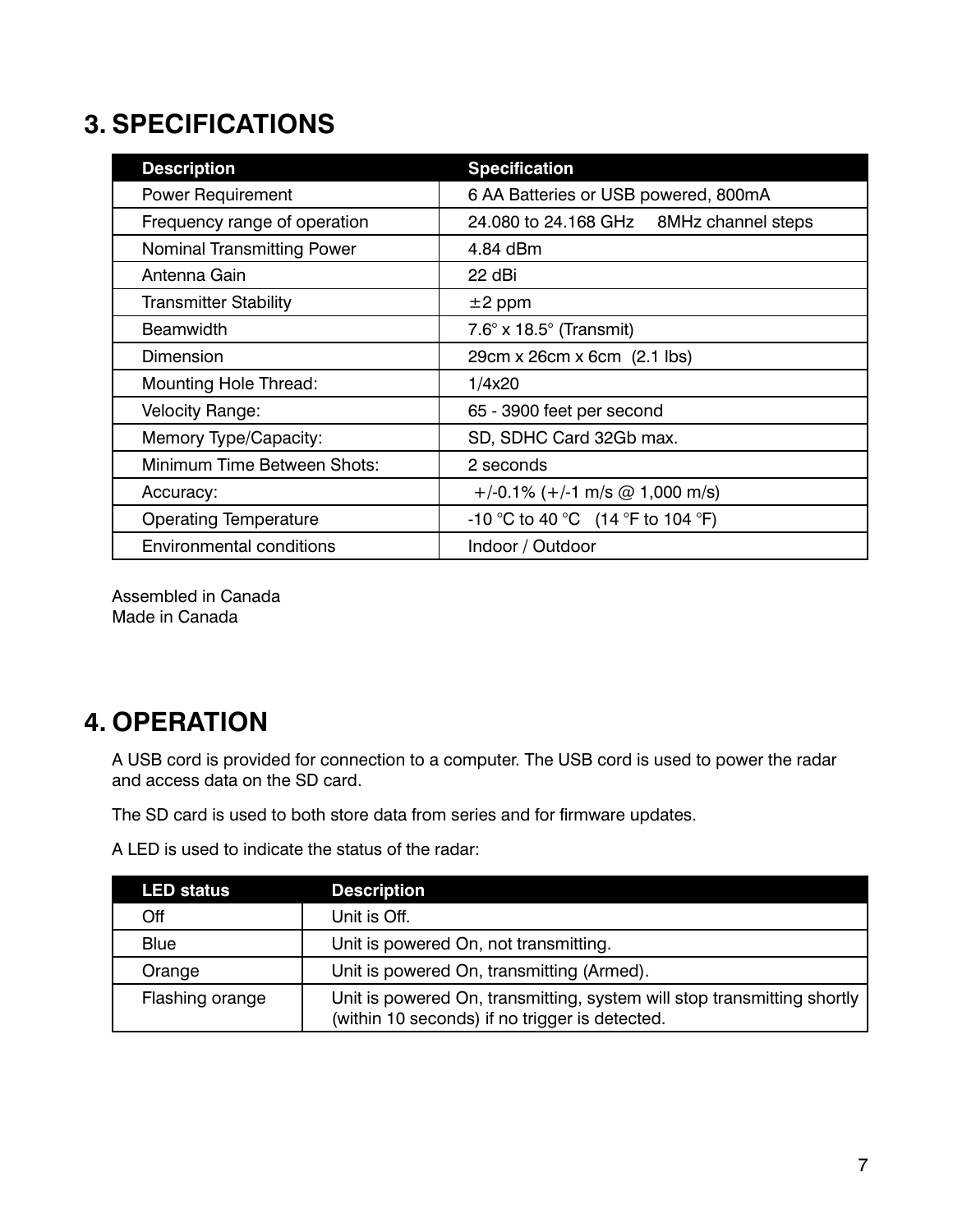## 4.1 BuTTons deFiniTion

The LabRadar is equipped with an array of buttons each used for a different function:



- 1. Display / **Parameters**
- 2. Series
- 3. Delete
- 4. Up
- 5. Enter
- 6. Down
- 7. Power
- 8. Arm
- 9. SD Card
- 10. USB Connector / External Trigger connector
- 11. Battery **Compartment**
- 12. Sighting Notch

13. LED Indicator

14. Internal acoustic trigger sensors (2x)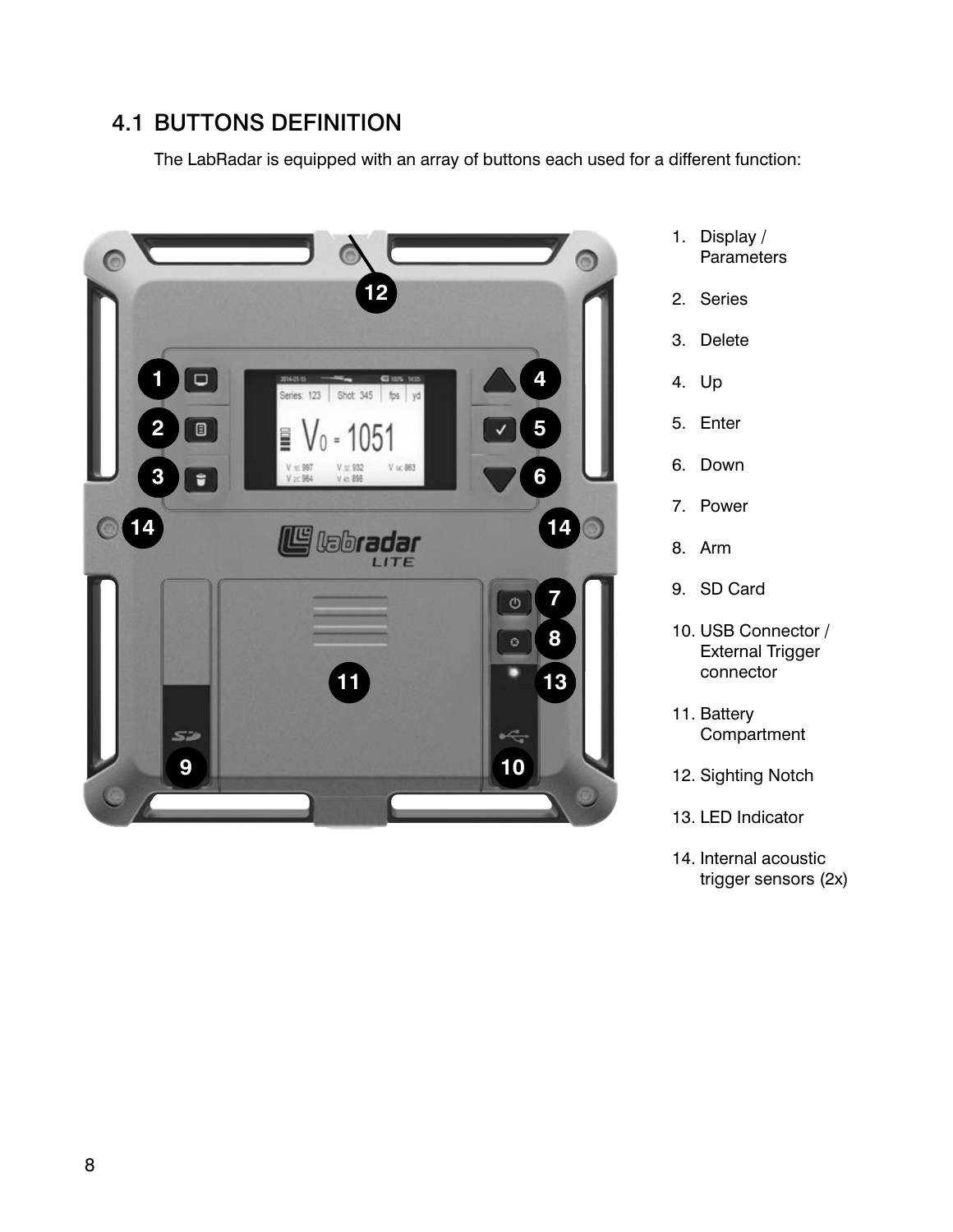## 4.2 ConFiguraTion Menu deFiniTions

When the Display/Parameters  $\Box$  button is pressed, a menu appears. The following options are available:

| 10-29-2014             |  |                       | Ш<br>16:49 |
|------------------------|--|-----------------------|------------|
| <b>Preferences</b>     |  |                       |            |
|                        |  |                       |            |
|                        |  | <b>Velocity units</b> |            |
| <b>Distances units</b> |  |                       |            |
| Weight units           |  |                       |            |
| Select vel. range      |  |                       |            |
|                        |  |                       |            |

| <b>Menu selection</b>  | <b>Description</b>                                                                                                                                             |  |
|------------------------|----------------------------------------------------------------------------------------------------------------------------------------------------------------|--|
| <b>Velocity Units</b>  | Change the units used when displaying velocity measurements,<br>the user can choose from the following units:                                                  |  |
|                        | Feet per second (fps);                                                                                                                                         |  |
|                        | Yards per second (yps);                                                                                                                                        |  |
|                        | Miles per hour (mph);                                                                                                                                          |  |
|                        | Meters per second (m/s);                                                                                                                                       |  |
|                        | Kilometers per hour (Km/h).                                                                                                                                    |  |
| <b>Distances units</b> | Change the units used when displaying distance measure-<br>ments, the user can choose from the following units:<br>feet $(ft)$ ;<br>yards (yd);<br>meters (m). |  |
| <b>Weight units</b>    | Change the units used to enter the weight of the projectile,<br>the user can choose from the following units:<br>gram(g);<br>grain (gr).                       |  |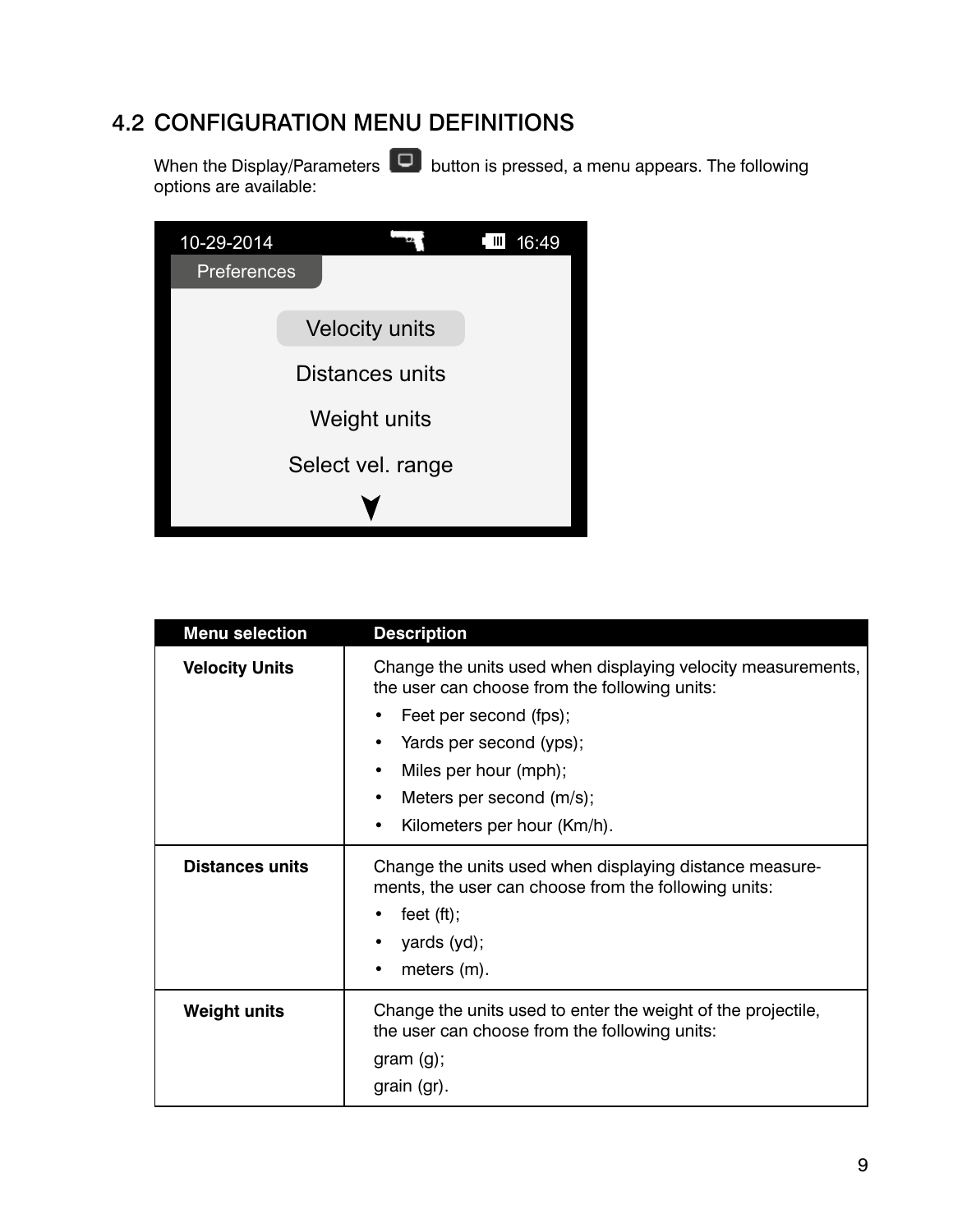| Select vel. range    | Select the velocity range for measurements by the LabRadar.<br>Each velocity range is specified to weapons type as a reference:<br>Rifle (1600 fps to 3900 fps)<br>Handgun (600 fps to 1600 fps)<br>٠<br>Archery (66 fps to 600 fps)                                                                                                                                                            |
|----------------------|-------------------------------------------------------------------------------------------------------------------------------------------------------------------------------------------------------------------------------------------------------------------------------------------------------------------------------------------------------------------------------------------------|
| Set proj. offset     | Input the maximum distance between the gun's muzzle<br>and the side of the radar to optimize the precision of the<br>measurements.                                                                                                                                                                                                                                                              |
|                      | 6" offset: Muzzle should be between 1-6" from the side<br>of the Labradar.                                                                                                                                                                                                                                                                                                                      |
|                      | 12" offset: Muzzle should be between 7-12" from the side<br>$\bullet$<br>of the Labradar.                                                                                                                                                                                                                                                                                                       |
|                      | 18" offset: Muzzle should be between 13-18" from the side<br>of the Labradar.                                                                                                                                                                                                                                                                                                                   |
| <b>Set distances</b> | Specify the distances at which the velocity measurements are<br>made. Dx1 to Dx5. The values can be selected in increments<br>of one (1). After you select your first distance, press enter<br>button and the second distance can be selected. Repeat<br>and select five (5) different distances.                                                                                               |
|                      | Note: Select the five distances that are between the muzzle and<br>target, or the maximum range that the projectile can be tracked.<br>The distances Dx1- Dx5 should be set in ascending order.<br>i.e. 10, 20, 30, 40, 50. The Power Factor is calculated using<br>the Velocity at Dx1. The user should set Dx1 according to the<br>standard distance where they want the PF to be calculated. |
| Proj. Weight         | Set the projectile's weight of the next shot. This value is used<br>in some calculations (Power Factor, Kinetic Energy) and written<br>on the file on the SD Card for future reference.                                                                                                                                                                                                         |
| Arm time             | Change the amount of time the radar stays in transmission<br>before it stops transmitting automatically. This count will be<br>reset each time a trigger is received.                                                                                                                                                                                                                           |
|                      | You can select between 10 - 300 seconds in increments of<br>10 seconds.                                                                                                                                                                                                                                                                                                                         |
|                      | During the last 10 seconds of the selected armed time the<br>LED will begin to flash, warning you that the armed time is<br>about to expire.                                                                                                                                                                                                                                                    |
|                      | If the LED turns blue and you wish to continue, press the armed<br>button one time and it will return to the armed mode (orange).                                                                                                                                                                                                                                                               |
|                      | If the screensaver engages and the armed light is still orange<br>the shot will be recorded. The longer the armed time, the<br>quicker the batteries will be depleted.                                                                                                                                                                                                                          |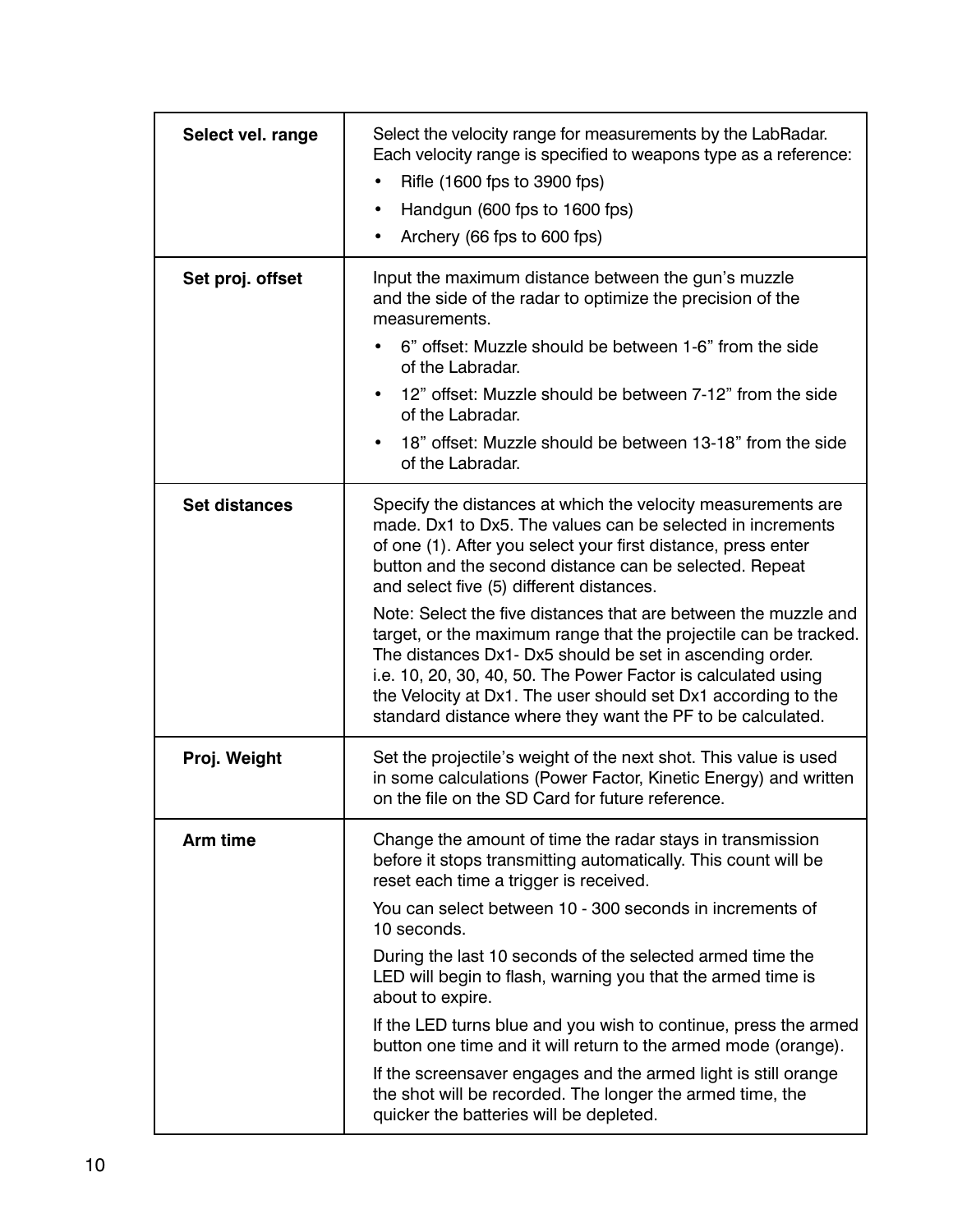| <b>Screensaver</b>    | Select the idle time before the screen is turned OFF, this is an<br>energy saving feature. The device will continue to operate while<br>the screen is turned off, pressing a button or triggering the unit<br>will wake up the screen.                                                                                                                                                                                                                                                                      |
|-----------------------|-------------------------------------------------------------------------------------------------------------------------------------------------------------------------------------------------------------------------------------------------------------------------------------------------------------------------------------------------------------------------------------------------------------------------------------------------------------------------------------------------------------|
| <b>Trigger Source</b> | Select the source of the event triggering the measurement.<br>The user can select from the following:<br>Trigger: Use the internal microphones built in the product's<br>enclosure or an external Trigger device.<br>Doppler: Uses the Signal returned from the projectile to<br>$\bullet$<br>Trigger the unit: (Use of this mode should be considered<br>with large projectiles travelling at slow speed only). Do not<br>use this mode for Firearms, it will affect the precision of the<br>measurements. |
| <b>Trigger Level</b>  | Select the sensitivity of the system to detect the trigger event.<br>Use Level 1 unless other shooters nearby are triggering your<br>LabRadar. The user can select level 1 (more sensitive) through 8<br>(Less sensitive). This setting affects:<br>The Internal acoustic trigger level;<br>The External trigger level;<br>$\bullet$<br>The Doppler trigger level;                                                                                                                                          |
| <b>TX Channel</b>     | Select the frequency of transmission of the Radar. In order<br>to use multiple radars close to each other, use a different<br>frequency for each radar. Failure to do so may result in<br>bad operation of the radar.<br>For contiguous Labradar, try to use at least a 2 channels<br>separation.                                                                                                                                                                                                           |
| <b>TX Power</b>       | (US, Canada, Australia/New Zealand models only)<br>Select the LabRadar transmitting power. (Standard or Low).<br>While Standard power offers a longer range measurement<br>range, the Low power mode can be useful and perform better<br>on shorter or indoor shooting ranges and on ranges where<br>object create signal reflections.<br>Due to foreign government restrictions, the European Union<br>model is restricted to the Low power setting.                                                       |
| <b>System Date</b>    | Set the system Date.                                                                                                                                                                                                                                                                                                                                                                                                                                                                                        |
| <b>System Time</b>    | Set the system Time.                                                                                                                                                                                                                                                                                                                                                                                                                                                                                        |
| <b>About</b>          | View the radar's information<br>(Serial Number, Firmware version, etc.)                                                                                                                                                                                                                                                                                                                                                                                                                                     |
| <b>Factory Reset</b>  | Return the Labradar configuration to the initial factory values.                                                                                                                                                                                                                                                                                                                                                                                                                                            |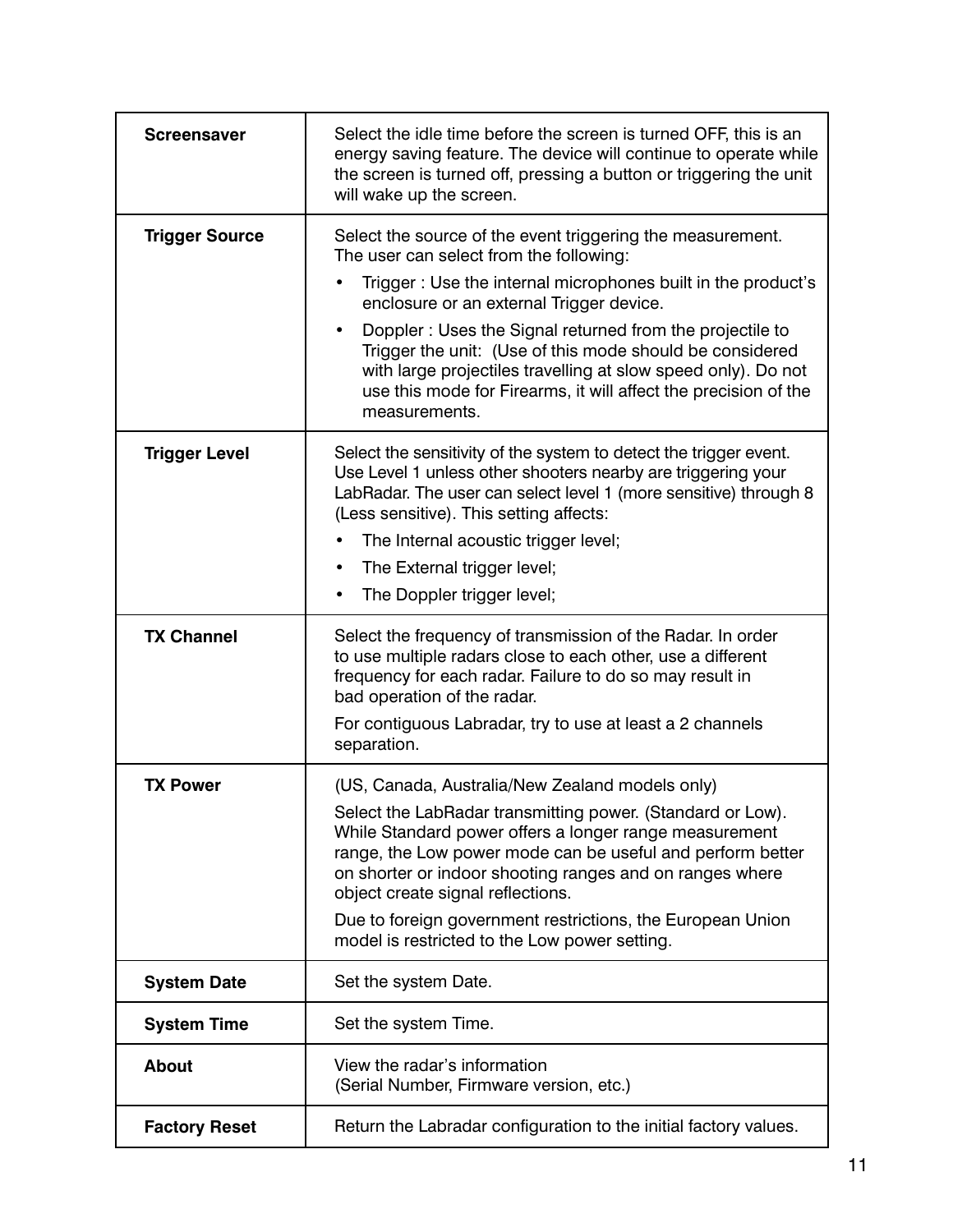## 4.3 using The LaBradar

Turn on the LabRadar by pressing the Power Button. You will see a blue light to indicate the unit is on. The series information will appear.

If you want to create a new series, press the Series button  $\Box$  and confirm that you want to start a new series by pressing the enter button. If you want to continue recording shots in the last created series, skip the New Series creation and continue to the next step.

To start recording shots in the last created series, press the Arm button  $\Box$  twice and the light will change from blue to orange. The radar is now armed and you are ready to shoot. When you are finished shooting, you can press and hold the Arm Button to return to the series information. The light will change from orange to blue. You can also wait for the Arm Time that you have preset to expire. Then press and hold the Arm Button until you return to the series information. You can create a new series from this view.

Please refer to the following diagram for more details about navigating the LabRadar interface.



#### REVIEW MODE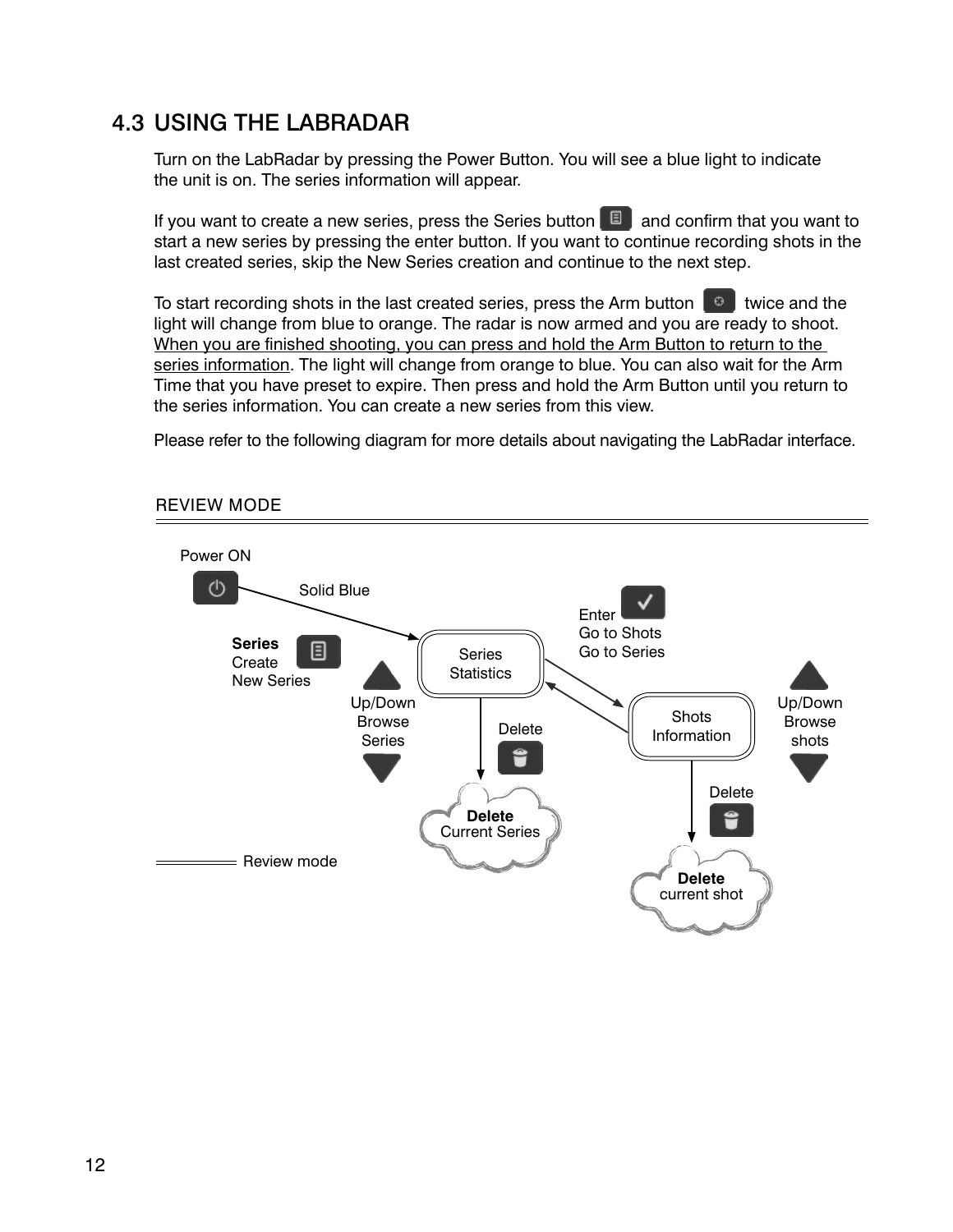#### ARMED MODE



### 4.3.1 ALIGNING THE RADAR

Locate a suitable position for your LabRadar and position it within 18 inches to either side of the muzzle of your firearm. The unit contains a  $\frac{1}{4}$  inch x 20 threaded plate on the base of the unit for mounting on a standard tripod. To properly align the radar look through the sighting notch located in the top center of the unit and aim the radar at the target that you will be shooting at. Make sure it is in a stable position to insure that there is no movement after you align it with your target.

Place the LabRadar in a position where it will not be impacted by ejecting cartridge cases, muzzle debris/blast or other items. THE LABRADAR SHOULD BE PROTECTED FROM WEAPONS WITH MUZZLE BRAKES. PLACE THE LabRadar IN A POSTION SO IT IS NOT DIRECTLY IMPACTED BY THE MUZZLE BLAST. A BARRIER BETWEEN THE MUZZLE AND LABRADAR TO PROTECT THE SYSTEM CAN ALSO BE USED.

Firearms with suppressors or that have a very low muzzle blast such as 22 LR may need to be moved closer to the side of the radar and the muzzle even with, or behind the LabRadar.



Sight alignment **Riffle muzzle break position** Handgun position by view Handgun position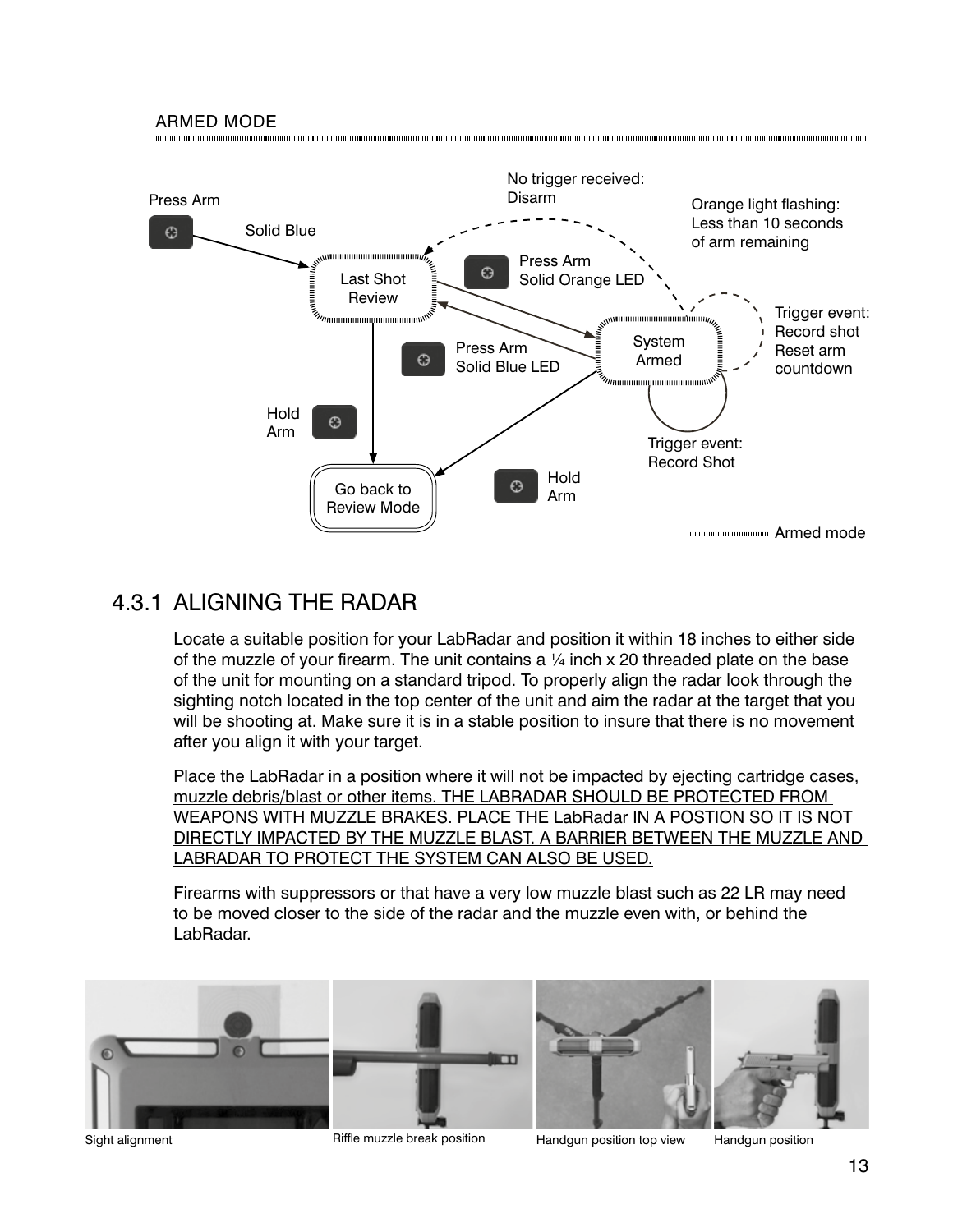## 4.3.2 TRIGGER SETTINGS WHEN ARMING THE LABRADAR

#### While in the Preferences menu: if you selected Trigger as the Trigger Source

With the radar turned ON, press the ARM  $\bullet$  button until the radar indicator turns Orange. The unit is now in armed mode.

The radar is now transmitting and waiting for an appropriate Trigger to be received. The unit will remain in Armed mode until either:

The unit is manually disarmed by pressing the arm button or;

The unit is disarmed automatically as it has not received a Trigger for a while. This time corresponds to the Arm Time in the Configuration Menu *(See Section 4.2)*

 \* Once the light begins to flash, you will have 10 seconds to fire the shot before the Arm Time has expired.

After a successful shot, the Shot number will be increased by 1 and the resulting measurements will be displayed on-screen.

#### While in the Preferences menu: If you selected Doppler as the Trigger Source

With the radar turned ON, press the ARM  $\bullet$  button until the radar indicator turns Orange. The unit is now in armed mode.

The radar is now transmitting and waiting for an appropriate Trigger to be received. The trigger in this mode is your projectile entering the radar beam. The unit will remain in Armed mode until the unit is manually disarmed by pressing the arm button, or the unit is disarmed automatically as it has not received a Trigger for a while. This time corresponds to the Arm Time in the Configuration Menu *(See Section 4.2)*

\* Once the light begins to flash, you will have 10 seconds to fire the shot before the Arm Time has expired.



**While using the Doppler Trigger mode, the** velocity reported as V0 will be the point where the projectile entered the radar beam. While the velocity will be correct, the velocity at each reported distance will need to be adjusted. For instance, if the V0 velocity is obtained at 20 feet, the velocity reported at V40 will actually be the velocity at 20 feet. The closer the radar to your projectile launch point, the quicker it enters your beam making the V0 closer to the actual V0. This occurs only when using the Doppler Trigger.

**When using the Internal Trigger** as your trigger source, the Vo distance is the actual V0 velocity.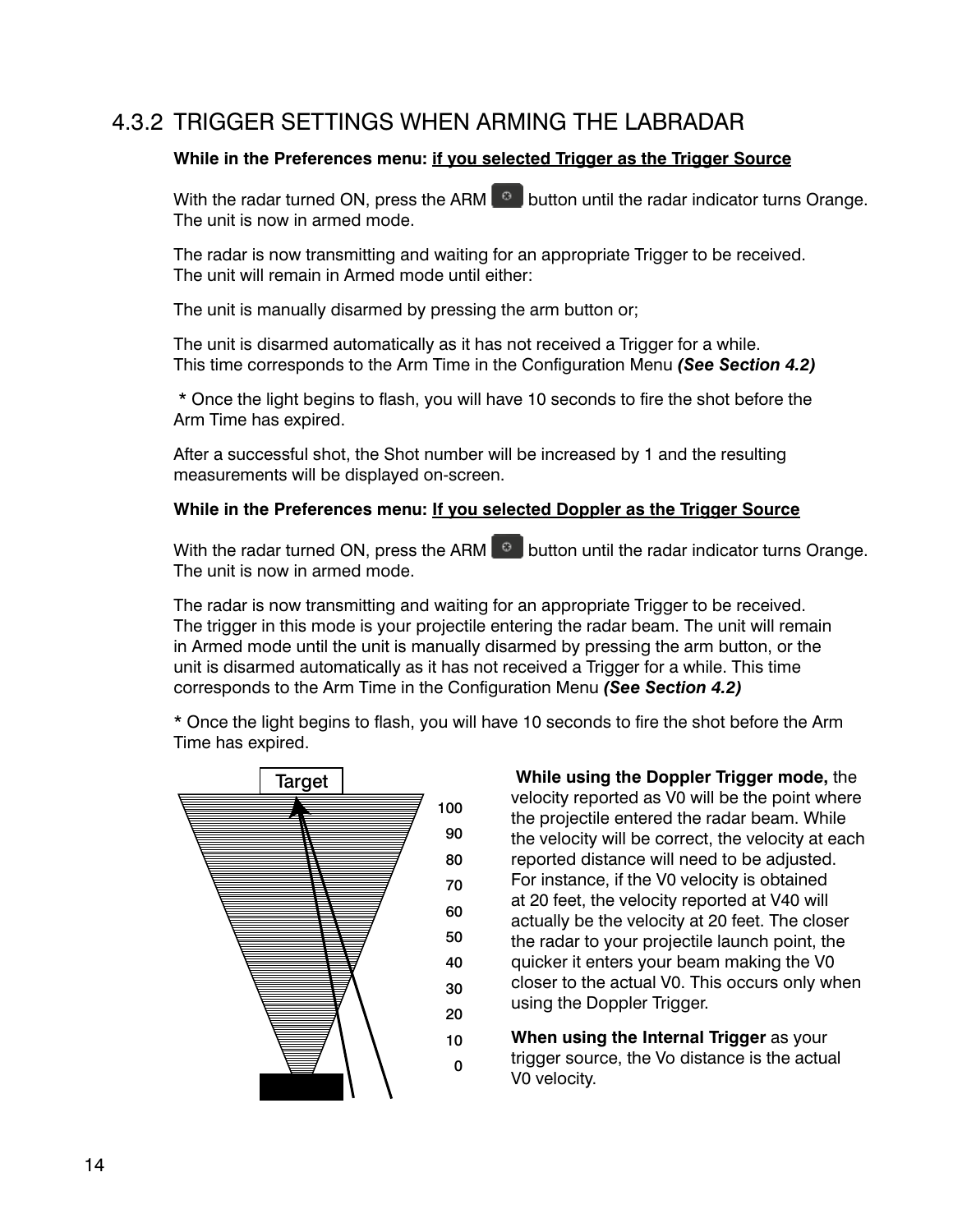#### **Last shot review mode (Blue indicator)**

If the system is armed and is then disarmed (either manually or automatically), the indicator turns blue and the Last shot is displayed on screen as show here:

Repeatedly press the Display button  $\Box$  to switch between views of individual shots. These views provide Kinetic Energy (Ke), Power Factor (PF) and muzzle/downrange velocities.



#### 4.3.3 ARMED VIEW MODE (Orange indicator)

When the system is armed, the indicator turns Orange. The last shot of the current series is displayed and if a Trigger is received, the system will display the new shot on screen. The screen displayed is identical to the Last shot review.



## 4.3.4 REVIEW MODE (Blue indicator)

The review mode allows the user to navigate through all the results available in the LabRadar. When turned ON, the LabRadar starts in Review mode. To access the Review mode from the Last shot review or the Armed view, the user should hold the arm button for 2 seconds. The Review mode display should look like this:





Series Statistics Display Series Individual Shot Data Display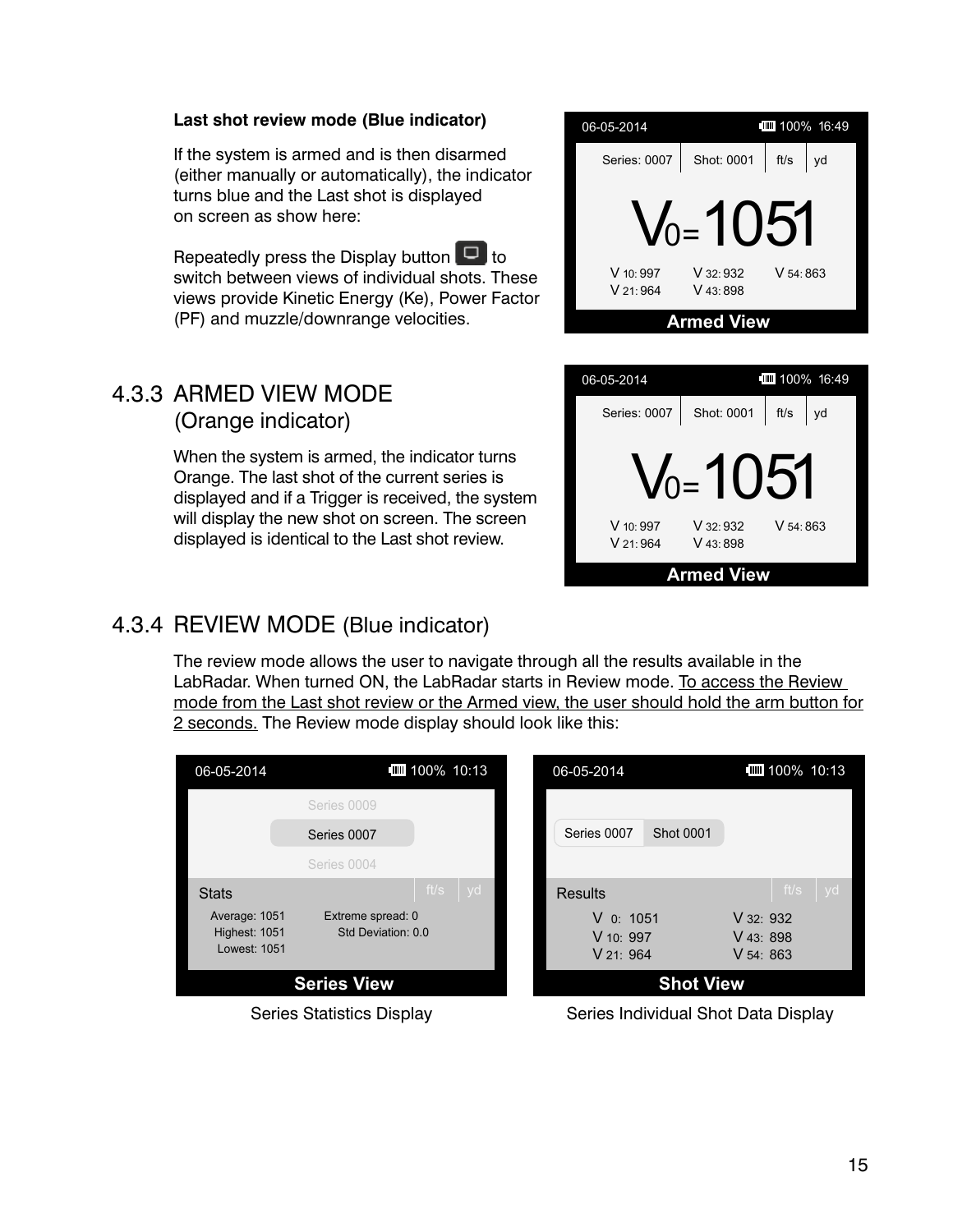#### 4.3.4.1 MANAGING RESULTS IN REVIEW MODE

First, make sure you are in the Review Mode as show above, then:

- To navigate through the results, use the UP and DOWN arrows.
- To make a new Series press the Series  $\boxed{E}$  button and confirm your choice by using the up/down arrows and pressing Enter.
- To delete a series press the Delete  $\ddot{\bullet}$  button and confirm your choice by using the up/down arrows and pressing Enter. *WARNING: this action is irreversible.*
- To access individual shots, first select your series with the arrows, then press Enter.
- To delete a Shot press the Delete  $\ddot{\bullet}$  button and confirm your choice by using the up/ down arrows and pressing Enter. *WARNING: this action is irreversible.*

#### 4.3.5 SCREENSAVER

If the display screen turns off, press any key, except power, to turn the display on.

## 4.3.6 BATTERY INSTALLATION

Open the battery compartment by sliding the door toward the base of the Labradar. Install six (6) AA alkaline or Lithium batteries in the battery compartment. When not in use remove the batteries. To conserve your batteries you should keep the Armed time setting at a minimum and the Screensaver time at a minimum. It is advisable to have a spare set of batteries available.

\* The unit can also be powered by a USB power supply through the USB port. 5V @ 1A is required. Remove the batteries when not in use. When using the USB port be sure not to put stress on the micro USB connection. AA batteries are not required when using an external power supply.

#### 4.3.7 MEMORY

The use of SDHC cards of known brandings is recommended. SDXC cards will not work in that device.

With the unit turned off insert a SD Card with sufficient memory to record the shots you anticipate taking. Should you need to remove the SD Card always turn the power off prior to removing the SD Card. Make sure the SD Card is clean and free of debris before inserting. Keep the SD slot cover in place to protect it from dust, moisture, etc. Micro USB are not recommended.

If no SD Card is inserted, the system will record the shots in its internal memory. As this memory space is limited, you can only get advanced reports published when using a SD card.

**Gently insert the sD card with the electrical contacts towards the inside of the unit. Do not force the card into the slot.**

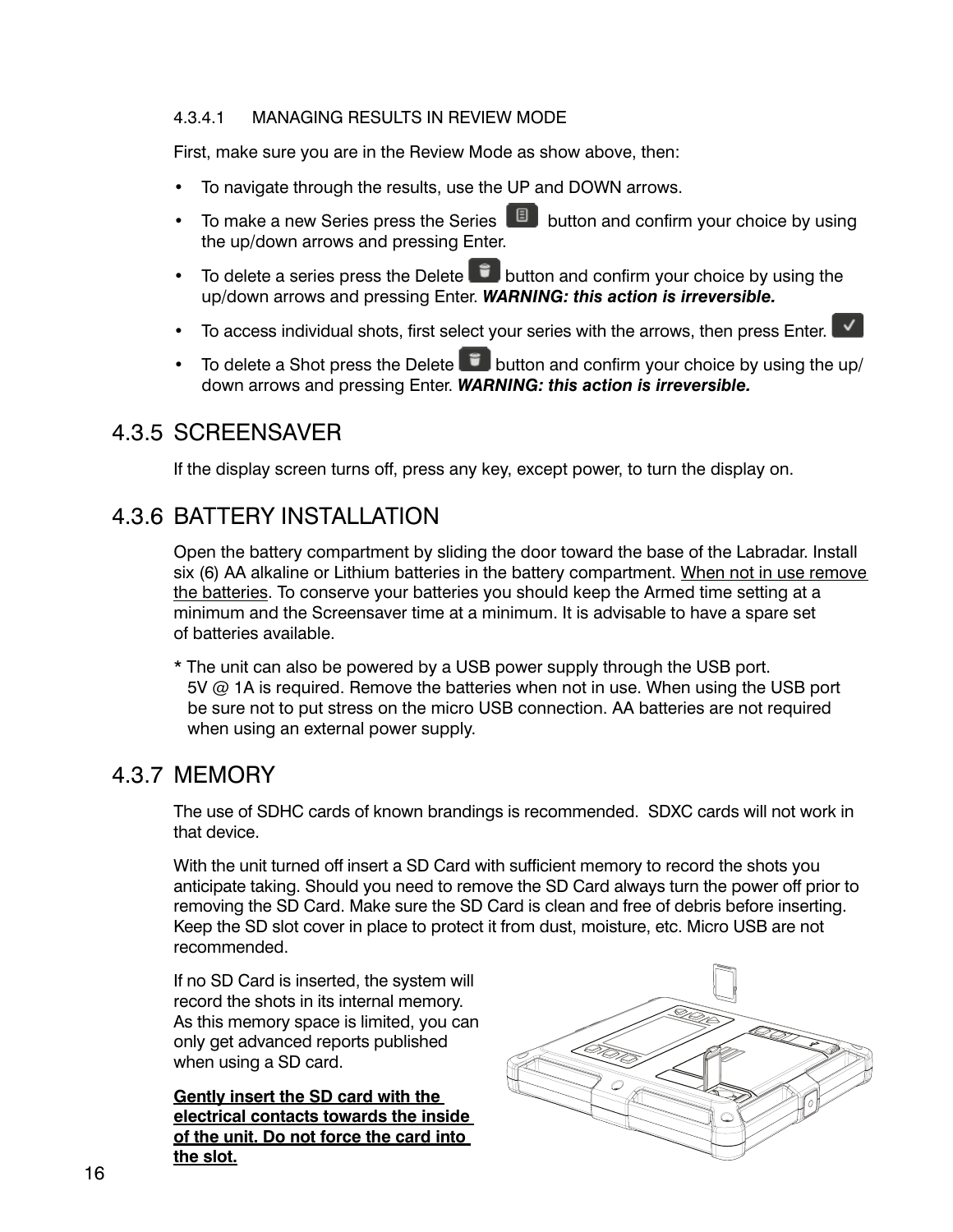## 4.3.8 USB PORT

Make sure the USB port is clean and free of debris. Keep the USB cover in place to protect it from dust, moisture, etc. When using the USB port be sure not to put stress on the connection.

## 4.3.9 DOWNLOADING DATA

*\* You need an SD card in your device before you can download any data.*

You can access the data by connecting a USB cable on the LabRadar to a computer. The computer should recognize the LabRadar as a Mass Storage Device and display the files available on the SD Card. Alternatively, the user can turn OFF the LabRadar and remove the SD card to read it in a memory card reader (Fastest).

The folder will be displayed as LBR. When LBR is opened you will see an Excel CSV file with a file name of SR001 (for series 1), etc. You will also see folder TRK. When you open this folder you will see file(s) Shot 1 Track (for shot 1), etc.

- SR--- Report displays all the information from that series number including date, time of each shot, muzzle and downrange velocities, high/low velocity, average, SD, ES, power factor, etc.
- Shot--- Track displays individual shot data including projectile flight time, velocity at additional distances not displayed on the radars display screen, SNR.

The data needs to be recorded while the SD card was in the device to be accessible later by USB.

The data recorded in the internal memory only (while there was no SD card inserted) cannot be accessed by USB. It is only viewable on the display screen.

## 4.3.10 RECORDING PROjECTILE VELOCITIES

Each shot is recorded in the sequence that it was fired in. The Series and Shots can be reviewed on LabRadar or on a PC at a later time.

Without an SD card inserted, the internal memory can record up to 100 Series of 100 Shots.

With an SD card inserted, the LabRadar provides the ability to record up to 9999 Series of 100 shots. The only other limitation is the space available on the SD card.

It is impossible to add shots to a previous series once another series has been started.

## 4.3.11SERIES AND SHOT NAVIGATION

When the LabRadar detects a projectile the velocity is recorded in the currently selected Series. This causes the number of shot velocities in the Series to increase by 1. This will continue until the user creates a new Series. The first shot of that series will be shot 1 and will continue counting up until a new Series is created. If a shot from a series is deleted that shot number will not be filled in.

If the system is turned off, it will continue to record shots in the last series used when power is restored.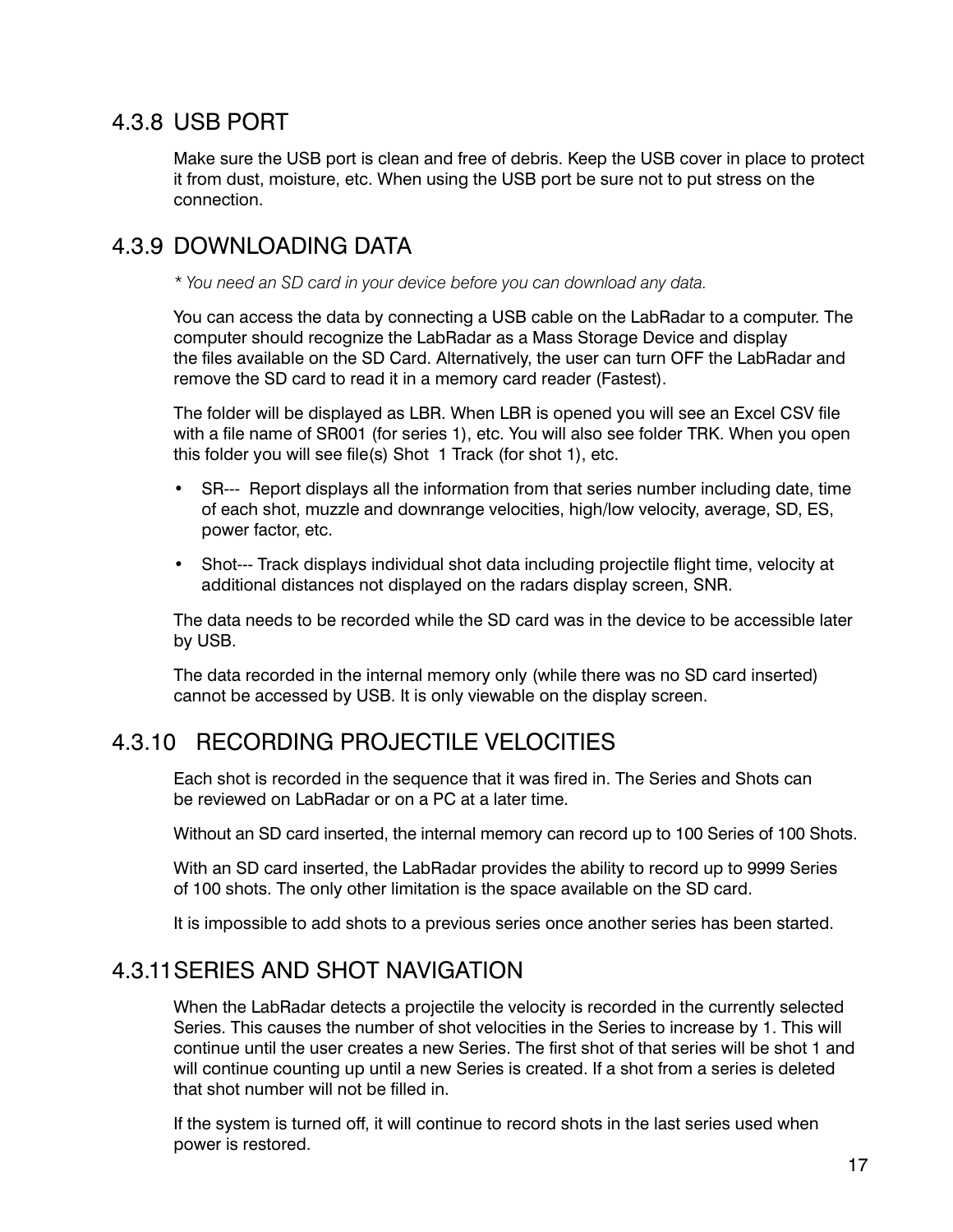## 4.4 disPLaY deTaiLs



There is an icon on the display of the LabRadar that indicates the battery condition. If the battery voltage becomes insufficient to operate, the system will shut down.

#### **radar signal strength Indicator**

The signal strength indicator is located on the side of the measurements results of the last shot, either in the Armed View or the Last shot review mode. It gives an indication on the quality of the signal that is analyzed by the device. 5 bars  $=$  Best, 1 bar  $=$  Bad signal.

#### **error Message**

If the LabRadar is receives a trigger event but does not detect valid projectile signal, the following message will be displayed on-screen: *"Acquisition error: could not track the projectile"*. The system will not record that shot, neither will it make any measurements. You will need to push the enter button  $\Box$  to clear the error message.

#### *Before trying again, check the following:*

- The alignment of the radar unit.
- Confirm that a projectile went through the Labradar beam area
- Check your weapon to insure it operated properly and is safe to fire again
- In the event the unit is powered off or the battery is depleted, the shot data is stored on the SD card and no data will be lost.

#### **extreme spread (es)**

The Extreme Spread, is the lowest velocity subtracted from the highest velocity of the current series.

**standard deviation**- A number used to tell how measurements for a group are spread out from the average, or expected value. A low standard deviation means that most of the numbers are very close to the average. A high standard deviation means that the numbers are spread out.

**Lowest:** The lowest Velocity of the current Series.

**Highest:** The highest Velocity of the current Series.

**average:** The average Velocity of all shots in the current Series.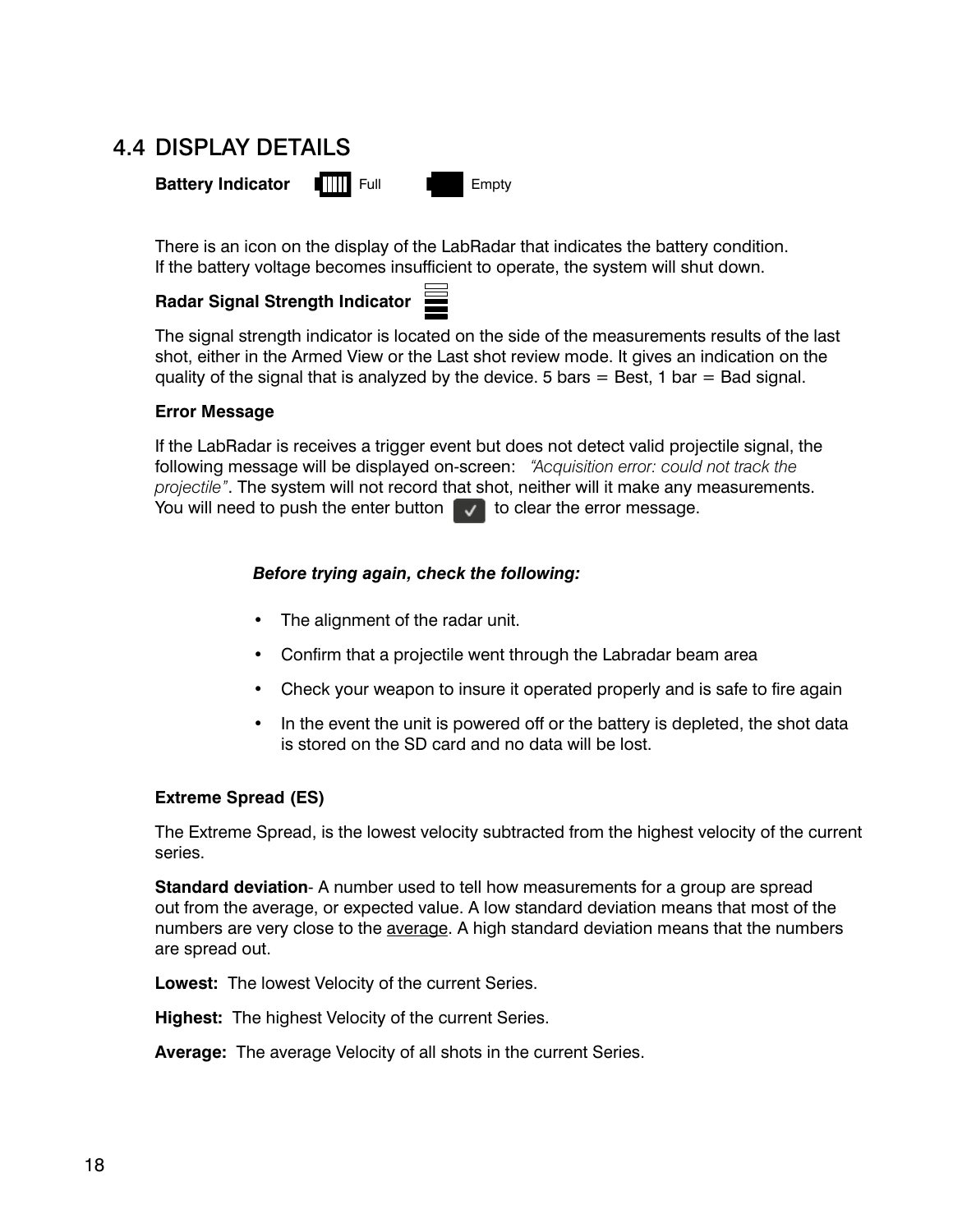# **5. MaINteNaNce**

The LabRadar radar requires very little maintenance. Attention should however be paid to a few points:

- Keep the connectors clean from dirt and moisture to avoid corrosion and bad connections.
- Now and then wipe the radar enclosure with a soft and damp cloth.
- The circuits are protected by a plastic enclosure. Special attention should be paid when handling the radar to avoid damaging the plastic enclosure as it could result in performance degradation.



Warning: No operator serviceable parts inside the radar unit. Please refer servicing to service qualified personnel. Opening the enclosure voids the warranty.

# **6. UsB coNNector specIfIcatIoN**

Connector type: USB micro Type A female on unit

# **7. sD carD coNNector**

Connector type: SD Card Socket (Standard)

# **8. trIGGer INpUt coNNector**

Connector type: Stereo 1/8" audio jack with specific pinout. Do not connect any headphones or non LabRadar accessory to the audio jack as it is a proprietary accessory port. Failure to do so may result in damaging electronic equipment connected to it or the LabRadar and void your warranty.



## **safety Information:**

- • Always keep the weapon pointed in a safe direction, and keep your finger off the trigger, until you are ready to shoot.
- Firearms should be unloaded and securely stored when not in use.
- • Be sure of your target and backstop before you shoot.
- Wear shooting glasses and ear protection when you shoot.
- • Don't shoot at a hard surface or at water.
- Avoid alcoholic beverages or drugs when shooting or handling a weapon.
- • The launching of any projectile involves risk of injury/death to persons and damage to property. You are responsible for any such actions and their consequences.
- Always place LabRadar in a safe position to avoid damage to the unit.

All these important safety rules **must** be followed at all times by persons handling any weapon.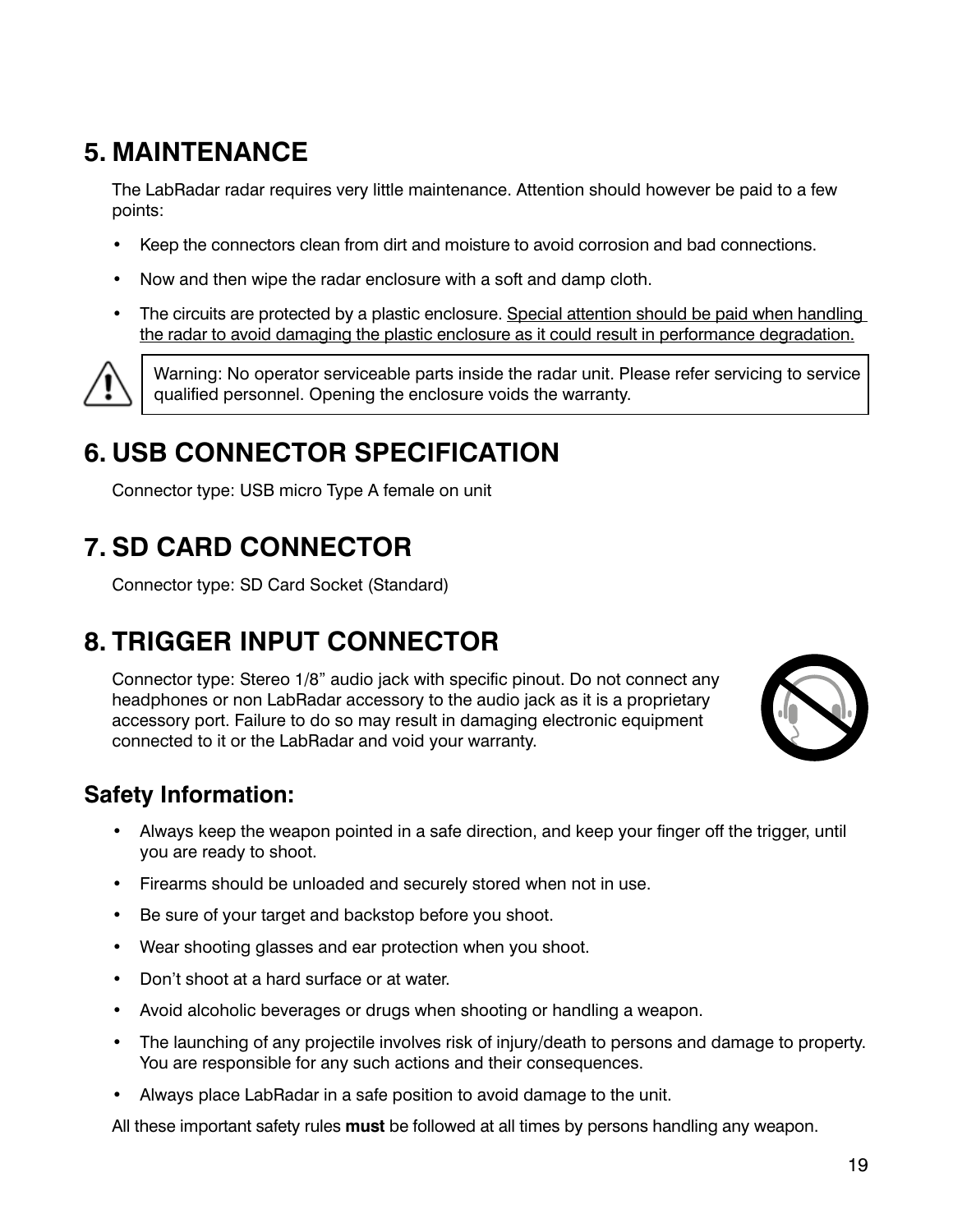# **9. raNGe**

The LabRadar is a consumer level device that was designed for amateur use only. The performance of the units has been optimized to offer the most accurate results, but it is possible that some reading may not be accurate, hence it is the responsibility of the user to determine whether or not the readings are good or not to their satisfaction. Infinition and its subsidiaries will not be responsible for inaccurate readings.

In order to achieve the best accuracy possible, the user must use the product correctly and take care of some details:

- Make sure that the Labradar is aligned correctly with the target.
- Make sure that the position of the gun relative to the LabRadar is correct.
- • Use a firing range that has no obstacles or obtrusions close to or in the line of fire. (Clear line of sight)
- Make sure that the parameters entered in the LabRadar configuration match you installation.

Due to microwaves signals nature, range performance of the LabRadar can differ depending on the environmental conditions:

- Temperature;
- Humidity;
- Particles in the air;
- Signal reflection on the ground, trees, wall and any other surface in the line of fire.
- Frequency channel used for transmission;
- • Electrical Interference in the area;
- • Etc.

In addition, the projectile's characteristics will also affect the range performance of the LabRadar, such as:

- • Projectile's diameter;
- • Projectile's tail design;
- Projectile's shape;
- Projectile's position while travelling in the air;
- Subparticles (ie. Sabot, wads);
- Etc.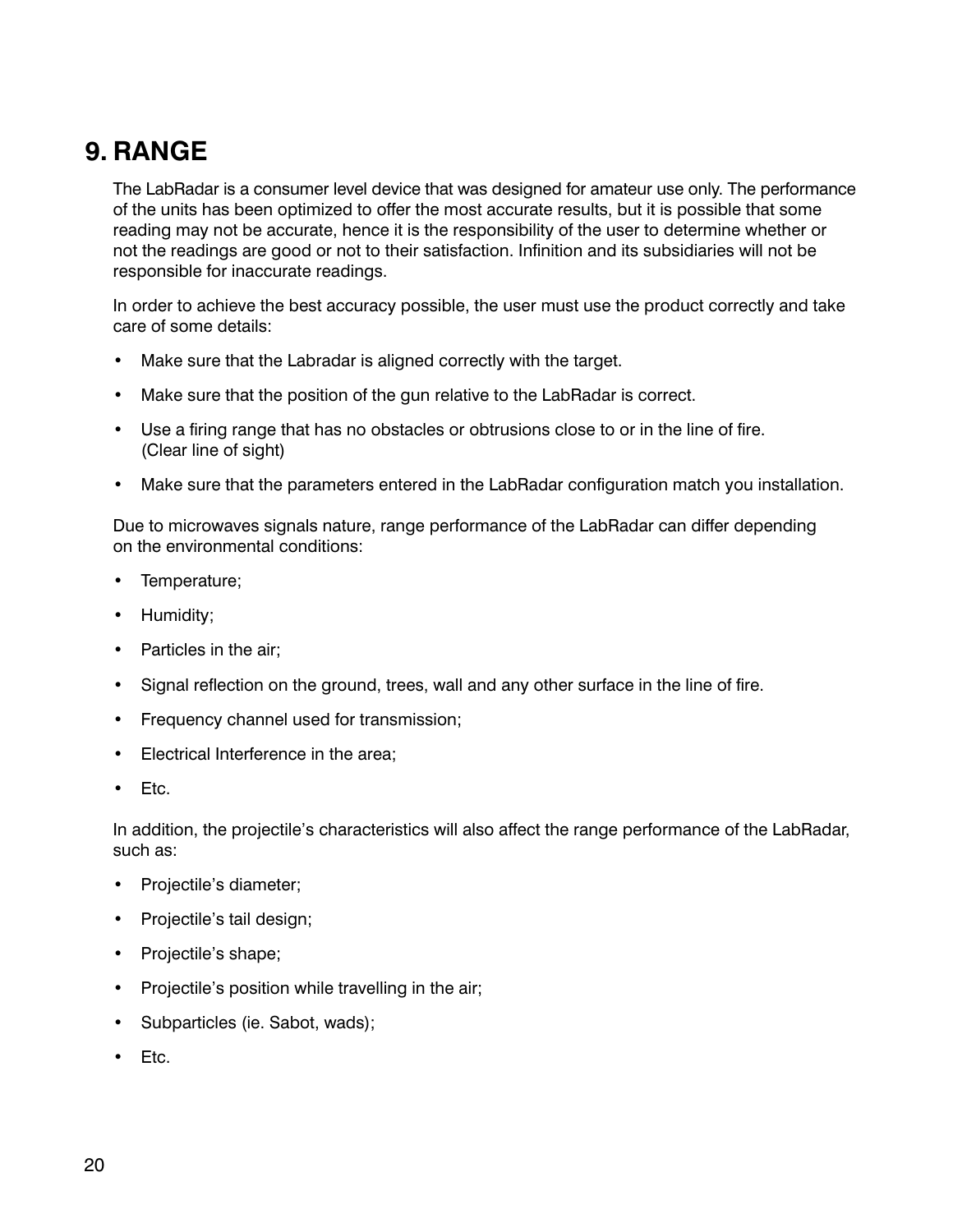Thus, it is a known fact that range performance can vary, even for the same bullet calibers depending on the manufacturer of the bullet, the model of the bullet, the firearm used to fire the bullet, the tail shape of the bullet, etc. Infinition and its subsidiaries cannot explicitly guarantee a range performance and thus will not be responsible for range performance difference between shots.

Estimated maximum range (Standard Power)

| <b>Projectile diameter</b> | <b>Maximum range</b> |
|----------------------------|----------------------|
| .223(5.56mm)               | 40-60 yards          |
| .308(7.62mm)               | 80-100 yards         |
| $.355$ (9mm)               | 100-130 yards        |

# **10. fIrMware UpGraDe**

The LabRadar's firmware can be upgraded to the latest version at any time. Please check our website to check availability.

In order to upgrade your firmware:

- • Download the latest version on our website;
- • Copy the files to the LabRadar's empty SD Card;
- With the LabRadar turned OFF, insert the SD card in the LabRadar;
- Turn the unit ON;
- The Blue LED will blink and the LabRadar will restart;
- The firmware version will be displayed on the radar;
- The Firmware update file will be deleted from the SD card.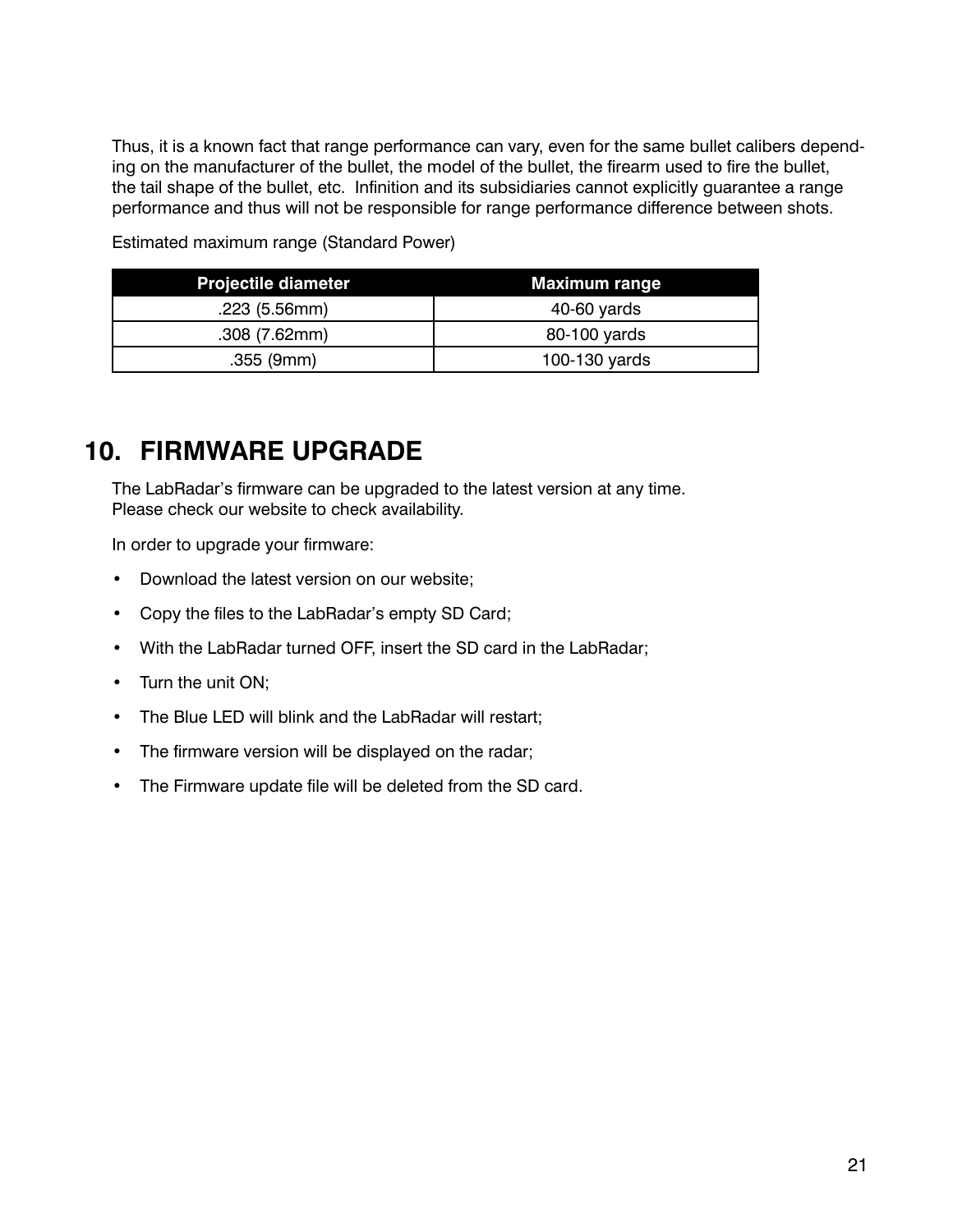## **warraNty**

**arts, science and technology Infinition Inc. warrants all Labradar products to be free of defects**  in material and workmanship. This warranty will remain in effect for a period of one year from the **date of purchase.**

**INFINITION, INC., warrants that LabRadar is manufactured to be free from defects in material and workmanship for a period of one (1) year from date of purchase by the original purchaser for noncommercial use. any other use of this product voids the warranty. INfINItIoN, INc. at its option, will repair or replace without charge, or refund the purchase price of any product which fails during the warranty period by reason of defect in material or workmanship found upon examination**  by INFINITION, INC. This warranty does not cover any failures caused by abuse, mishandling, **failure to the follow the operating instructions, alteration(s) or accident. Damaged caused by bullet**  impacts, gunfire debris or ejecting materials are not covered by warranty. To make a claim under **this warranty, the original purchaser must contact Labradar by phone or email. the unit should be properly packaged with the shipping charges prepaid. all claims must be made within thirty (30) days after the product failure. all claims must be accompanied by proof of date of purchase. prior**  to returning any item call or email for a Return Authorization Number. Items returned without the **authorization number will be rejected and returned to sender. Infinition will not be responsible for any lost shipments or other liabilities.**

### **tHe rMa caN Be reqUesteD By coNtactING tHe foLLowING:**

#### **canadian customers should return to:**

Infinition Inc. 2965, rue des Prairies Trois-Rivières (QC) Canada G8V 1W4 service@mylabradar.com 819-693-6787

#### **all others should return to:**

Independent Solutions LLC 8221 W. Meadow Pass Ct Wichita, KS 67205 U.S.A. info@mylabradar.com 316-866-2525

#### CONSULT WITH PROPER GOVERNMENT AUTHORITIES BEFORE EXPORTING or IMPORTING THIS ITEM.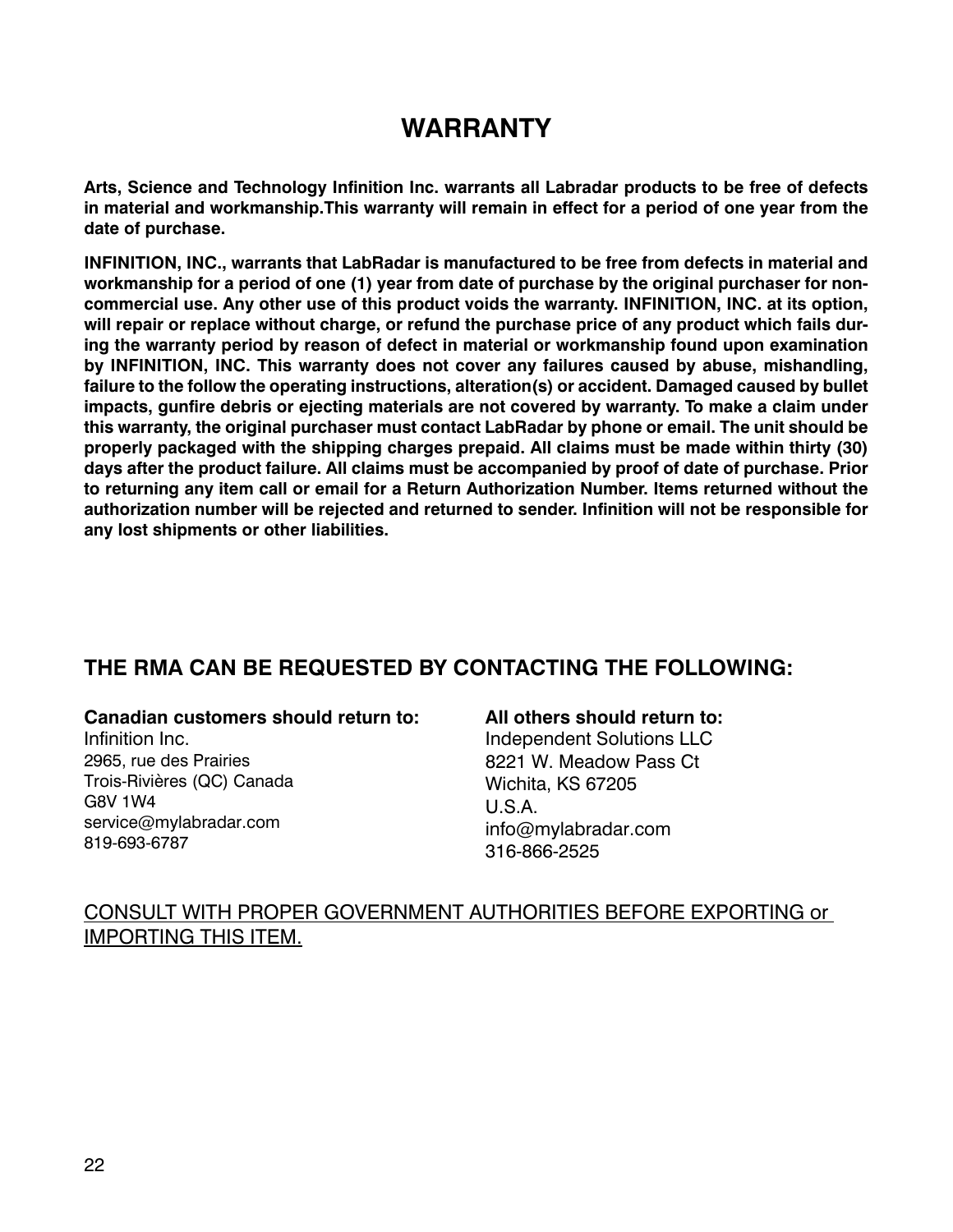# **troUBLe sHootING**

| <b>Problem</b>                                       | <b>Cause</b>                                                                                                                                                                    | <b>Solution</b>                                                                                                                                                                                                                                                                                                                                                                                                                                                                                                          |
|------------------------------------------------------|---------------------------------------------------------------------------------------------------------------------------------------------------------------------------------|--------------------------------------------------------------------------------------------------------------------------------------------------------------------------------------------------------------------------------------------------------------------------------------------------------------------------------------------------------------------------------------------------------------------------------------------------------------------------------------------------------------------------|
| Unit is not powered on                               | No Power<br>$\bullet$<br><b>Batteries Depleted</b><br>$\bullet$<br>Power switched off<br>$\bullet$                                                                              | Make sure that there are fresh,<br>$\bullet$<br>good batteries in the unit.<br>Press the power button to turn ON<br>$\bullet$<br>the unit.                                                                                                                                                                                                                                                                                                                                                                               |
| Shot did not record                                  | System not aligned<br>$\bullet$<br>properly<br>Trigger event not<br>detected<br>System not armed<br>Projectile too small<br>$\bullet$<br>Excessive muzzle<br>$\bullet$<br>blast | Make sure the system is aligned<br>$\bullet$<br>properly (see section 4.3.1)<br>Make sure that the system detects the<br>$\bullet$<br>firing event: The orange led should<br>flash when a shot is fired. If it does<br>not, try placing your firearm close to<br>the sensors and adjusting the Trigger<br>level in the Labradar Menu.<br>Make sure that the system is armed<br>$\bullet$<br>(orange led lit) when shooting.<br>Move muzzle farther from the unit,<br>$\bullet$<br>adjust the muzzle forward or backward. |
| Display goes black<br>while shooting.                | Screensaver active                                                                                                                                                              | The user can change the screensaver<br>$\bullet$<br>delay before it becomes active in the<br>Labradar Menu.<br>Touch any button, except power or<br>arm, to disengage the screensaver.<br>The muzzle blast may have been<br>$\bullet$<br>excessive, move muzzle farther<br>from unit.                                                                                                                                                                                                                                    |
| System will turn OFF and<br>then back on when armed. | <b>Batteries depleted</b>                                                                                                                                                       | Make sure that there are fresh,<br>good batteries in the unit.                                                                                                                                                                                                                                                                                                                                                                                                                                                           |
| System will not power ON                             | Batteries depleted;<br>Power turned off                                                                                                                                         | Make sure that there are fresh,<br>$\bullet$<br>good batteries in the unit.<br>Check the USB power source if used,<br>٠<br>make sure it is providing enough<br>power to the Labradar.                                                                                                                                                                                                                                                                                                                                    |

Rapid flashing blue light when I start the LabRadar. The SD card is incompatible, confirm it is 32 gb or less, Perform a full format of the card using FAT 32 or MS DOS in a Mac.

LabRadar turns off after shooting. Excessive muzzle blast or excessive reflection off nearby surfaces such as steel targets, etc.